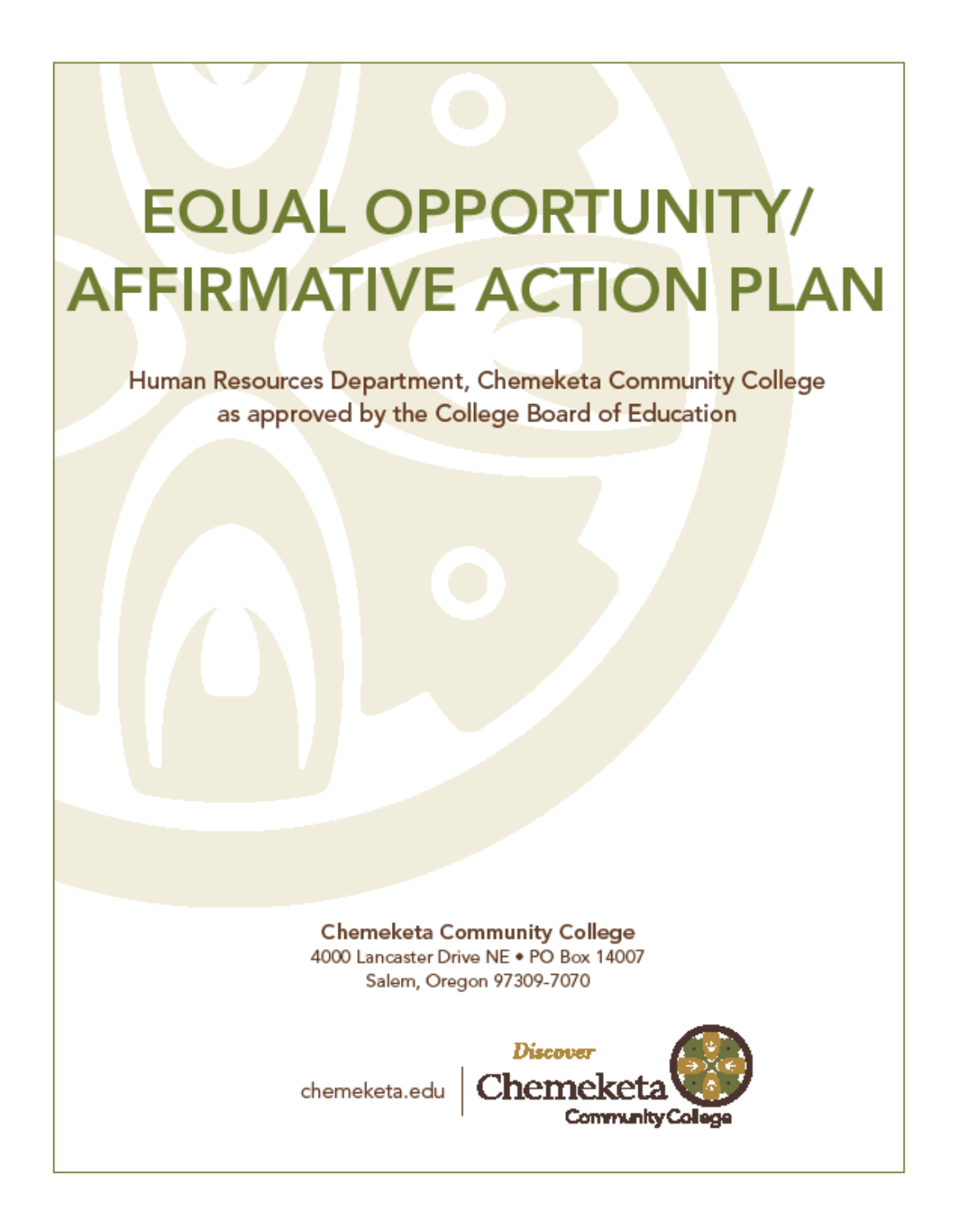## TABLE OF CONTENTS

| $\mathsf{I}$ . | Introduction                                              |  |
|----------------|-----------------------------------------------------------|--|
|                | Orientation to Equal Opportunity/Affirmative Action3      |  |
| Ш.             | DESIGNATION OF RESPONSIBILITY FOR IMPLEMENTATION 4        |  |
| III.           | GENERAL EQUAL OPPORTUNITY/AFFIRMATIVE ACTION OBJECTIVES   |  |
|                |                                                           |  |
| IV.            | EQUAL OPPORTUNITY/AFFIRMATIVE ACTION POLICY               |  |
|                |                                                           |  |
| V.             | EQUAL OPPORTUNITY/AFFIRMATIVE ACTION STATEMENTS           |  |
|                |                                                           |  |
|                |                                                           |  |
|                |                                                           |  |
|                |                                                           |  |
|                |                                                           |  |
|                | Annual Equal Opportunity/Affirmative Action Review16      |  |
| VI.            | SPECIFIC EMPLOYMENT POLICIES AND PROCEDURES               |  |
|                |                                                           |  |
|                | Equal Employment Opportunity/Affirmative Action           |  |
|                |                                                           |  |
| VII.           | SPECIFIC EDUCATIONAL POLICIES AND PROCEDURES              |  |
|                |                                                           |  |
| VIII.          | EQUAL OPPORTUNITY/AFFIRMATIVE ACTION COMPLAINT PROCEDURES |  |
|                |                                                           |  |
|                | Complaint Procedures for Employees and Students26         |  |
| IX.            | <b>MONITORING AND REPORTING PROCEDURES</b>                |  |
|                |                                                           |  |
|                |                                                           |  |
|                |                                                           |  |
|                |                                                           |  |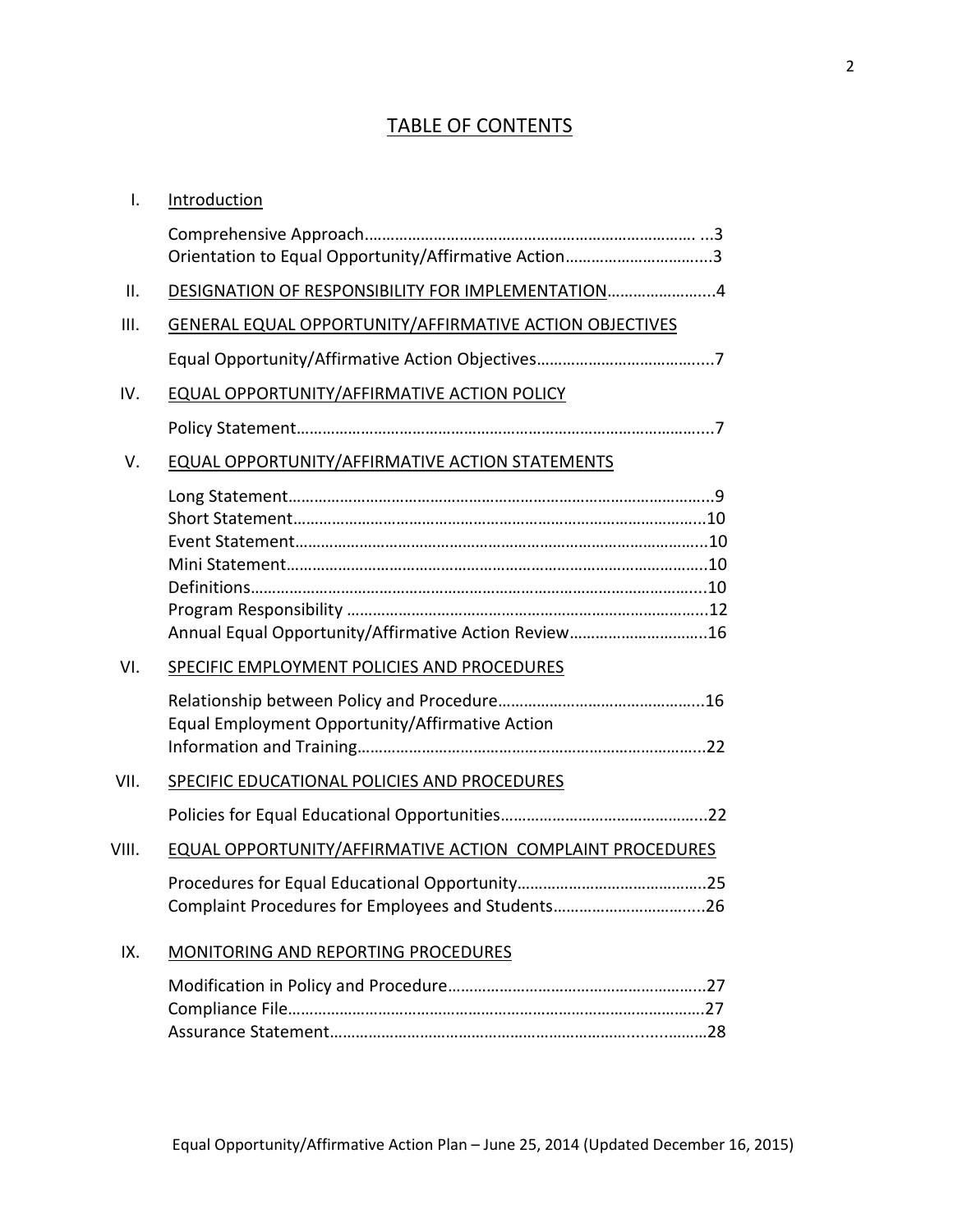## CHEMEKETA COMMUNITY COLLEGE EQUAL OPPORTUNITY/AFFIRMATIVE ACTION PLAN

F

|                                                                         | <b>INTRODUCTION</b><br>ΙΙ.                                                                                                                                                                                                                                                                                                                                                                                                                                                                                                                                                                                                                                                                                                                                                                                                                                                                                                                                                                                                                                                                                                                                                                                                                                                                          |
|-------------------------------------------------------------------------|-----------------------------------------------------------------------------------------------------------------------------------------------------------------------------------------------------------------------------------------------------------------------------------------------------------------------------------------------------------------------------------------------------------------------------------------------------------------------------------------------------------------------------------------------------------------------------------------------------------------------------------------------------------------------------------------------------------------------------------------------------------------------------------------------------------------------------------------------------------------------------------------------------------------------------------------------------------------------------------------------------------------------------------------------------------------------------------------------------------------------------------------------------------------------------------------------------------------------------------------------------------------------------------------------------|
|                                                                         | The policies and recommended procedures in this Equal<br>Opportunity/Affirmative Action Plan were originally developed<br>by a 13-member task force of Chemeketa Community College<br>employees. This group was appointed in October 1975 to<br>draft an Affirmative Action Plan which has been revised and<br>updated four times since then.                                                                                                                                                                                                                                                                                                                                                                                                                                                                                                                                                                                                                                                                                                                                                                                                                                                                                                                                                       |
| <b>COMPREHENSIVE</b><br><b>APPROACH</b>                                 | This Equal Opportunity/Affirmative Action Plan is based upon<br>a variety of separate state and federal laws or regulations<br>dealing with nondiscrimination. These laws include: Titles VI<br>and VII of the Civil Rights Act of 1964, Title IX of the Education<br>Amendments of 1972, Employee Retirement Income Security<br>Act, the Civil Rights Act 1988, the Civil Rights Act of 1991, the<br>Age Discrimination in Employment Act of 1967, the Vietnam<br>Era Veterans Readjustment Assistance Act of 1974 and as<br>amended in 2013, the Uniformed Services Employment and<br>Reemployment Rights Act of 1994, the Older Workers Benefit<br>Protection Act, the Rehabilitation Act of 1973, the Americans<br>with Disabilities Act of 1990 and the Americans with<br>Disabilities Act Amendment of 2008, the Equal Pay Act of<br>1963, the Equal Pay Act of 1983, the Equal Pay Act of 2010, the<br>Fair Labor Standards Act, sections 503 and 504 of the<br>Vocational Rehabilitation Act, the Family and Medical Leave<br>Act, Executive Order 11246, Oregon Revised Statutes Chapters<br>659 and 659A, ORS 341.541 and Oregon Administrative Rules<br>of the Oregon State Board of Education 581-008-0100 and<br>589-010-0100, all as amended, and any regulations under such<br>laws. |
| <b>ORIENTATION TO EQUAL</b><br>OPPORTUNITY/AFFIRMATIVE<br><b>ACTION</b> | It is important for persons unfamiliar with equal opportunity<br>laws to understand several concepts which determine the<br>context of this plan. For example, there is a distinction<br>between "equal opportunity" and "affirmative action" which is<br>not widely understood. Equal opportunity legislation, which<br>dates from the mid-1960s, requires passive assurances of<br>nondiscrimination (initially applied only to "protected groups"<br>of racial and religious minorities).                                                                                                                                                                                                                                                                                                                                                                                                                                                                                                                                                                                                                                                                                                                                                                                                        |
|                                                                         | When these laws failed to produce significant changes in the                                                                                                                                                                                                                                                                                                                                                                                                                                                                                                                                                                                                                                                                                                                                                                                                                                                                                                                                                                                                                                                                                                                                                                                                                                        |

3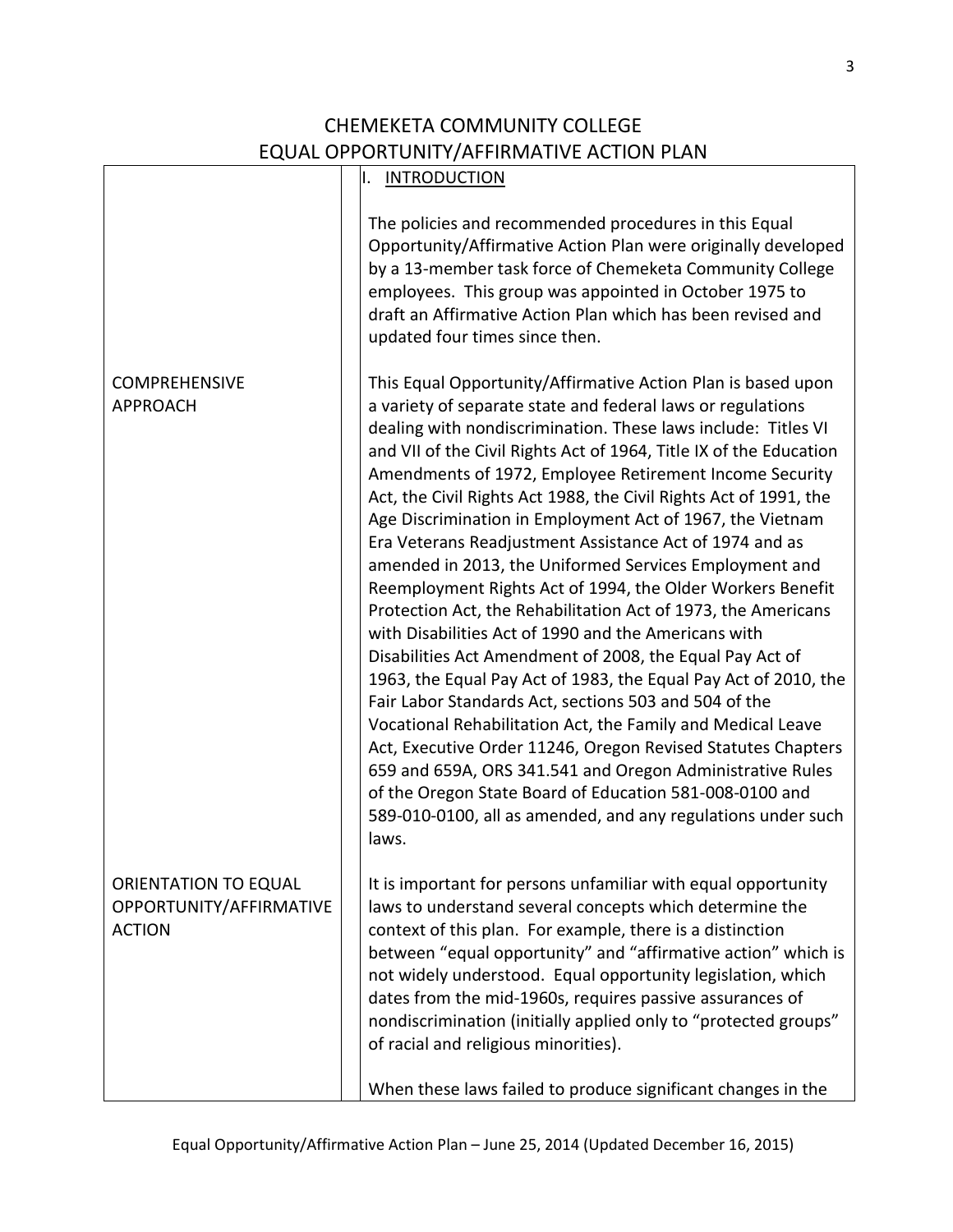| hiring practices of public and private enterprises, the U.S.<br>Congress and the President adopted laws and regulations<br>requiring active efforts to recruit under-represented groups<br>(including women, older persons, and the disabled) into the<br>work force. Title IX of the Education Amendments of 1972<br>extended affirmative action regulations beyond the realm of<br>employment to the area of educational policies and practices,<br>with rules for eliminating sex discrimination. Title II of the<br>Vocational Education Amendments of 1976 extends<br>regulations in the area of vocational education beyond the<br>realm of sex discrimination to eliminate sex bias and sex<br>stereotyping as well. The American with Disabilities Act of<br>1990 extends regulations for individuals with disabilities by<br>requiring equal access and employment opportunities for<br>individuals with disabilities. The Americans with Disabilities<br>Act was greatly expanded to include more individuals when<br>amended in 2008. |
|--------------------------------------------------------------------------------------------------------------------------------------------------------------------------------------------------------------------------------------------------------------------------------------------------------------------------------------------------------------------------------------------------------------------------------------------------------------------------------------------------------------------------------------------------------------------------------------------------------------------------------------------------------------------------------------------------------------------------------------------------------------------------------------------------------------------------------------------------------------------------------------------------------------------------------------------------------------------------------------------------------------------------------------------------|
| A plan or a policy cannot assure the elimination of<br>discriminatory practices; at best, it can only establish an<br>atmosphere in which wiser, more sensitive decisions can be<br>made. Changes in attitudes towards minorities, women,<br>ethnic, or religious groups, persons with various disabilities,<br>sexual orientation and the elderly are largely influenced by the<br>general social climate. Policies adopted by the College Board<br>of Education and implemented by all members of the college<br>community can establish boundaries for behavior, which will<br>ultimately affect the attitudes and values giving rise to the<br>problem of discrimination.                                                                                                                                                                                                                                                                                                                                                                    |
| The comprehensive approach adopted in this plan cannot take<br>into account all of the historical ways protected classes have<br>experienced discrimination. The priorities and strategies for<br>addressing past patterns of imbalance will differ in relation to<br>the groups or individuals under consideration. The college will<br>attempt to be responsive to the distinctive needs of each<br>group, while maintaining uniform policies, procedures and<br>guidelines which apply to all groups.                                                                                                                                                                                                                                                                                                                                                                                                                                                                                                                                         |
| DESIGNATION OF RESPONSIBILITY FOR IMPLEMENTATION<br>Ш.                                                                                                                                                                                                                                                                                                                                                                                                                                                                                                                                                                                                                                                                                                                                                                                                                                                                                                                                                                                           |
| In accordance with 41 CFR-2.10 federal contractors are<br>required to administer an Equal Opportunity/Affirmative<br>Action Plan to assure equal employment opportunity. The                                                                                                                                                                                                                                                                                                                                                                                                                                                                                                                                                                                                                                                                                                                                                                                                                                                                     |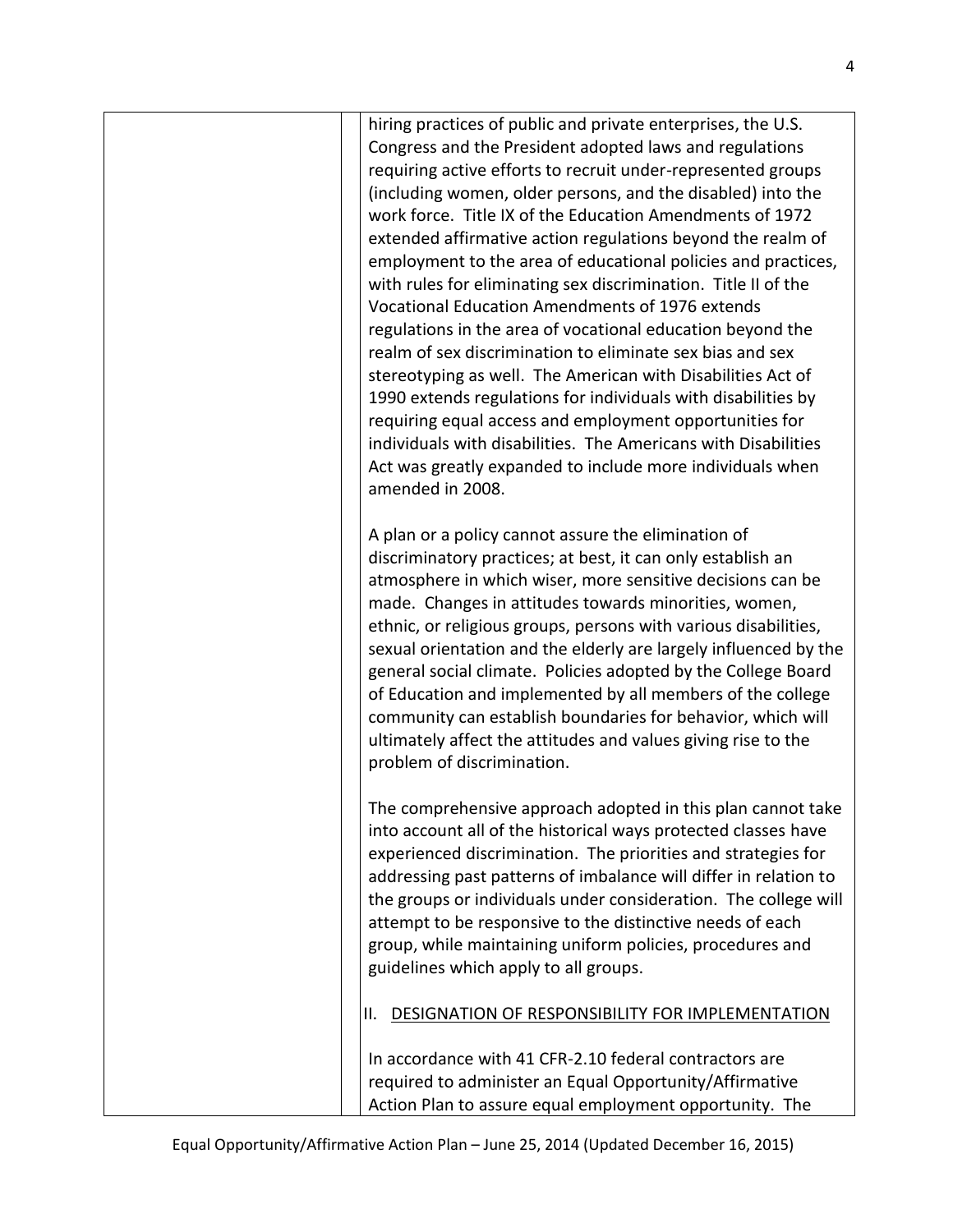|                                  | following individuals are responsible for implementing the                                                                                                                                                                                                                                                                                                                                                                                                                                                                                                                                                                 |
|----------------------------------|----------------------------------------------------------------------------------------------------------------------------------------------------------------------------------------------------------------------------------------------------------------------------------------------------------------------------------------------------------------------------------------------------------------------------------------------------------------------------------------------------------------------------------------------------------------------------------------------------------------------------|
|                                  | Equal Opportunity/Affirmative Action Plan:                                                                                                                                                                                                                                                                                                                                                                                                                                                                                                                                                                                 |
| Julie Huckestein<br>503.399.6575 | A. President/Chief Executive Officer<br>Assures compliance with the Equal<br>Opportunity/Affirmative Action Plan and college policies.<br>Participates in the resolution of various legal and<br>complaint issues.                                                                                                                                                                                                                                                                                                                                                                                                         |
| Andrew Bone<br>503.399.6529      | <b>B.</b> Vice President<br>Assures compliance with the Equal<br>Opportunity/Affirmative Action Plan and college policies.<br>Participates in the resolution of various legal and<br>complaint issues. Assures employee development on<br>diversity and respectful working environment issues.                                                                                                                                                                                                                                                                                                                             |
| Jim Eustrom<br>503.399.5144      | Campus President-Yamhill Valley/Chief Academic Officer<br>$C_{\cdot}$<br>Assures compliance with the Equal<br>Opportunity/Affirmative Action Plan and college policies.<br>Participates in the resolution of various legal and<br>complaint issues. Assures faculty development on<br>diversity, inclusive climate and respectful learning<br>environment issues.                                                                                                                                                                                                                                                          |
| Alice Sprague<br>503.399.2537    | D. Director of Human Resources/Affirmative Action Officer<br>Under the direction of the president/chief executive<br>officer and vice president/chief financial officer the<br>director of human resources/affirmative action officer<br>advises college administrators and managers on<br>employment matters, coordinates investigations and<br>oversees the resolution of complaints. The director of<br>human resources/affirmative action officer is responsible<br>for preparation of the Annual Equal<br>Opportunity/Affirmative Action Review and compliance<br>with the Equal Opportunity/Affirmative Action Plan. |
|                                  | <b>College Deans and Directors</b><br>Е.<br>Assure the implementation of the college's Equal<br>Opportunity/Affirmative Action Plan and policies through<br>leadership, by maintaining an awareness of goals and<br>actively support employee development on diversity,<br>inclusive climate, and respectful learning and working<br>environment.                                                                                                                                                                                                                                                                          |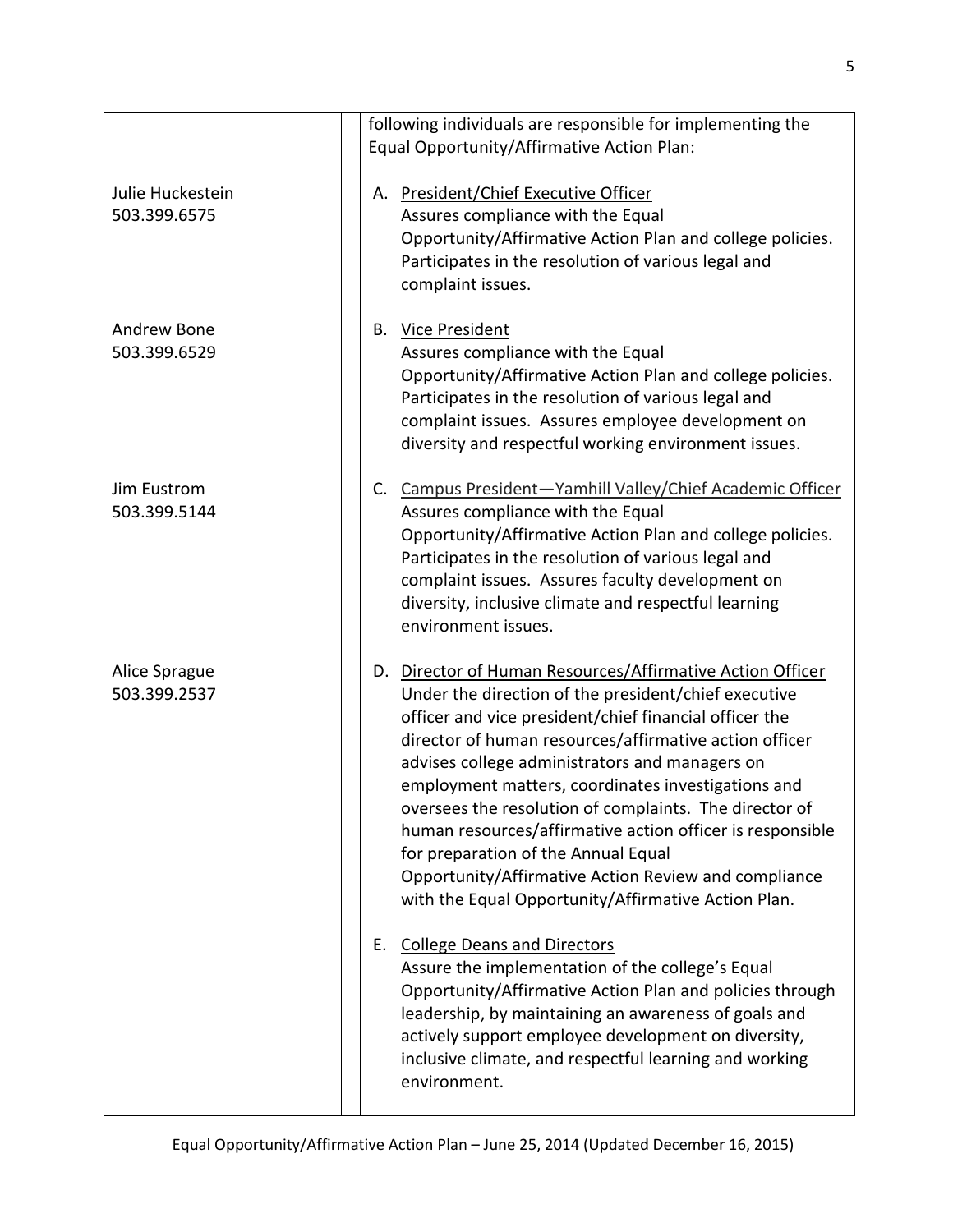| <b>Executive Deans</b>               |
|--------------------------------------|
| Clare Oliveros, 503.399.6148         |
| David Hallett, 503.399.5172          |
| Johnny Mack, 503.399.6243            |
| Susan Murray, 503.399.5145           |
| Deans                                |
| Abby Hoffar, 503.365.4705            |
| Ann Iseda, 503.399.2802              |
| Cassie Belmodis, 503.399.5159        |
| Cecelia Monto, 503.399.6564          |
| Deborah Sipe, 503.399.6145           |
| Don Brase, 503.399.2531              |
| Elias Villegas, 503.316.3259         |
| Glen Miller, 503.399.6520            |
| Greg Harris, 503.584.7153            |
| Holly Nelson, 503.584.7542           |
| Kathy Campbell, 503.399.2511         |
| Kellie Schellenberg, 503.399.5191    |
| Manuel Guerra, 503.365.4684          |
| Marshall Roache, 503.399.2339        |
| Michael Milhausen, 503.399.6527      |
| Natalie Beach, 503.399.5105          |
| R. Taylor, 503.399.6566              |
| Sandra Kellogg, 503.399.5041         |
| Sue Orchard, 503.399.8111            |
| <b>Executive Directors</b>           |
| Diane McLaran, 503.316.3229          |
| John Goodyear, 503.315.4584          |
| Nancy Duncan, 503.399.2530           |
| Nancy Green, 503.399.5050            |
| <b>Directors</b>                     |
| Alice Sprague, 503.399.2537          |
| Bill Kohlmeyer, 503.399.6505         |
| Denise Galey, 503.399.5129           |
| J.D. Wolfe, 503.365.4688             |
| Joel Keebler, 503.399.6565           |
| Marcia Bagnall, 503.316.3232         |
| Marilyn Reed, 503.399.6266           |
| Melissa Frey, 503.589.7652           |
| Meredith Schreiber, 503.399.2535     |
| Miriam Rozin, 503.399.8486           |
| Phil Wright, 503.584.7261            |
| Rebecca Hillyer, 503.399.8677        |
| Rich McDonald, 503.399.2334          |
| Steve Patterson, 503.365.4736        |
| Vivi Calleffi Prichard, 503.365.4723 |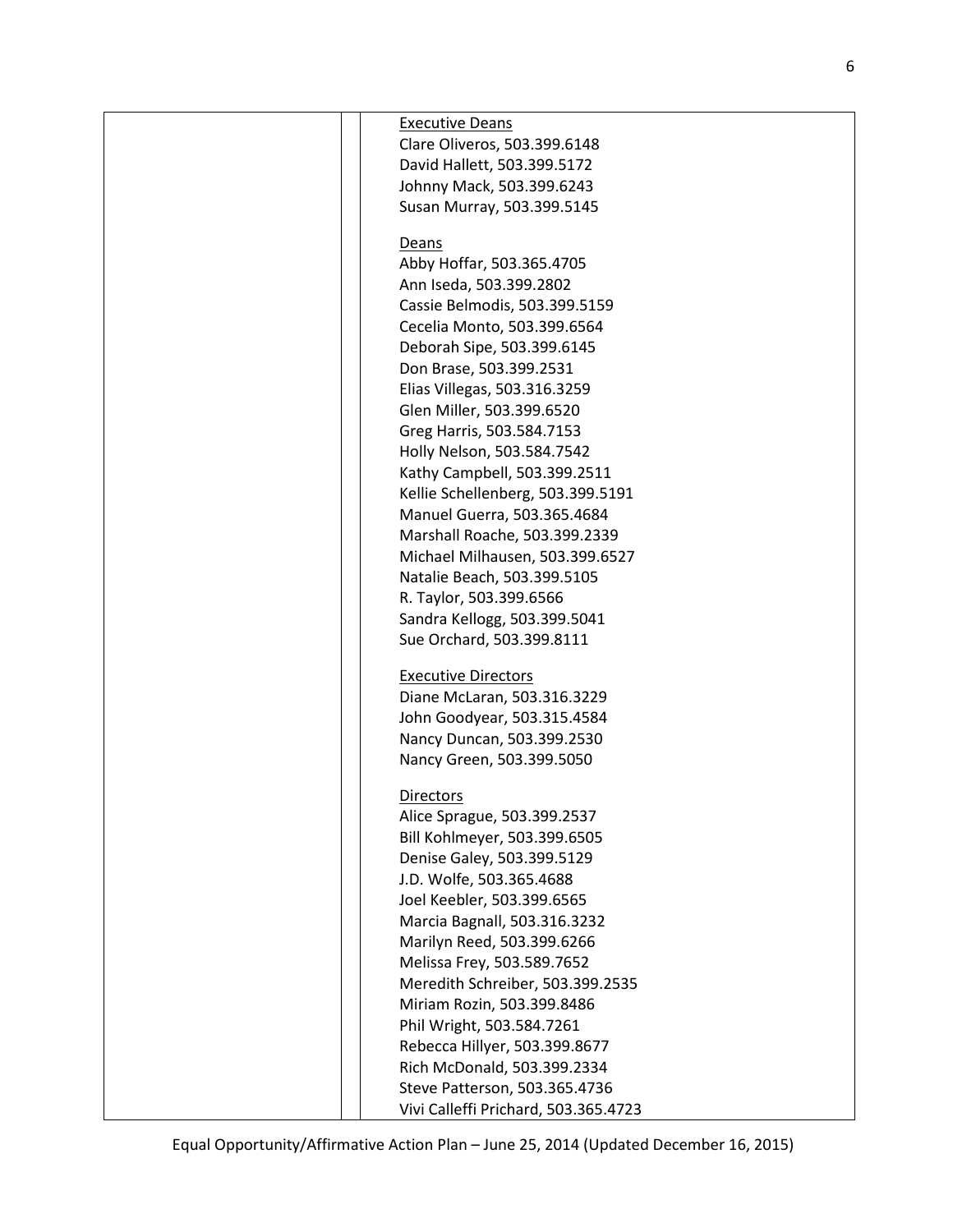|                                                                             | Search Committee Chair(s)<br>F.<br>Under the guidance of the Human Resources Office the<br>search committee chair and search committee members<br>are responsible for assuring diverse hiring committees and<br>ethical hiring practices that reflect the college's Equal<br>Opportunity/Affirmative Action Plan and goals. Search<br>committee chairs and members are required to<br>participate in training concerning Equal<br>Employment/Affirmative Action guidelines. |
|-----------------------------------------------------------------------------|-----------------------------------------------------------------------------------------------------------------------------------------------------------------------------------------------------------------------------------------------------------------------------------------------------------------------------------------------------------------------------------------------------------------------------------------------------------------------------|
| <b>EQUAL OPPORTUNITY/</b><br><b>AFFIRMATIVE ACTION</b><br><b>OBJECTIVES</b> | GENERAL EQUAL OPPORTUNITY/AFFIRMATIVE ACTION<br>III.<br><b>OBJECTIVES</b>                                                                                                                                                                                                                                                                                                                                                                                                   |
|                                                                             | The following broad objectives will be achieved through this<br>plan:                                                                                                                                                                                                                                                                                                                                                                                                       |
|                                                                             | The college will employ a work force which is<br>А.<br>proportional to the availability of candidates in the<br>relevant labor pool.                                                                                                                                                                                                                                                                                                                                        |
|                                                                             | The college will extend equal educational opportunities<br>В.<br>to everyone, including members of protected classes.                                                                                                                                                                                                                                                                                                                                                       |
|                                                                             | C.<br>The college will assure that services generally offered to<br>students and the public are actively extended to<br>members of groups who can benefit from these services.                                                                                                                                                                                                                                                                                              |
|                                                                             | The college will educate its employees concerning the<br>D.<br>policies and procedures to be used in meeting Equal<br>Opportunity/Affirmative Action objectives.                                                                                                                                                                                                                                                                                                            |
|                                                                             | The college will identify and eliminate any procedures<br>Е.<br>which have a discriminatory effect in employment or<br>education programs.                                                                                                                                                                                                                                                                                                                                  |
|                                                                             | The college will establish a process for recruitment,<br>F.<br>hiring, employee development and promotion consistent<br>with state and federal Equal Opportunity/Affirmative<br>Action regulations.                                                                                                                                                                                                                                                                         |
|                                                                             | <b>EQUAL OPPORTUNITY/AFFIRMATIVE ACTION POLICY</b><br>IV.                                                                                                                                                                                                                                                                                                                                                                                                                   |
| POLICY STATEMENT                                                            | It is college policy that discrimination or harassment on the                                                                                                                                                                                                                                                                                                                                                                                                               |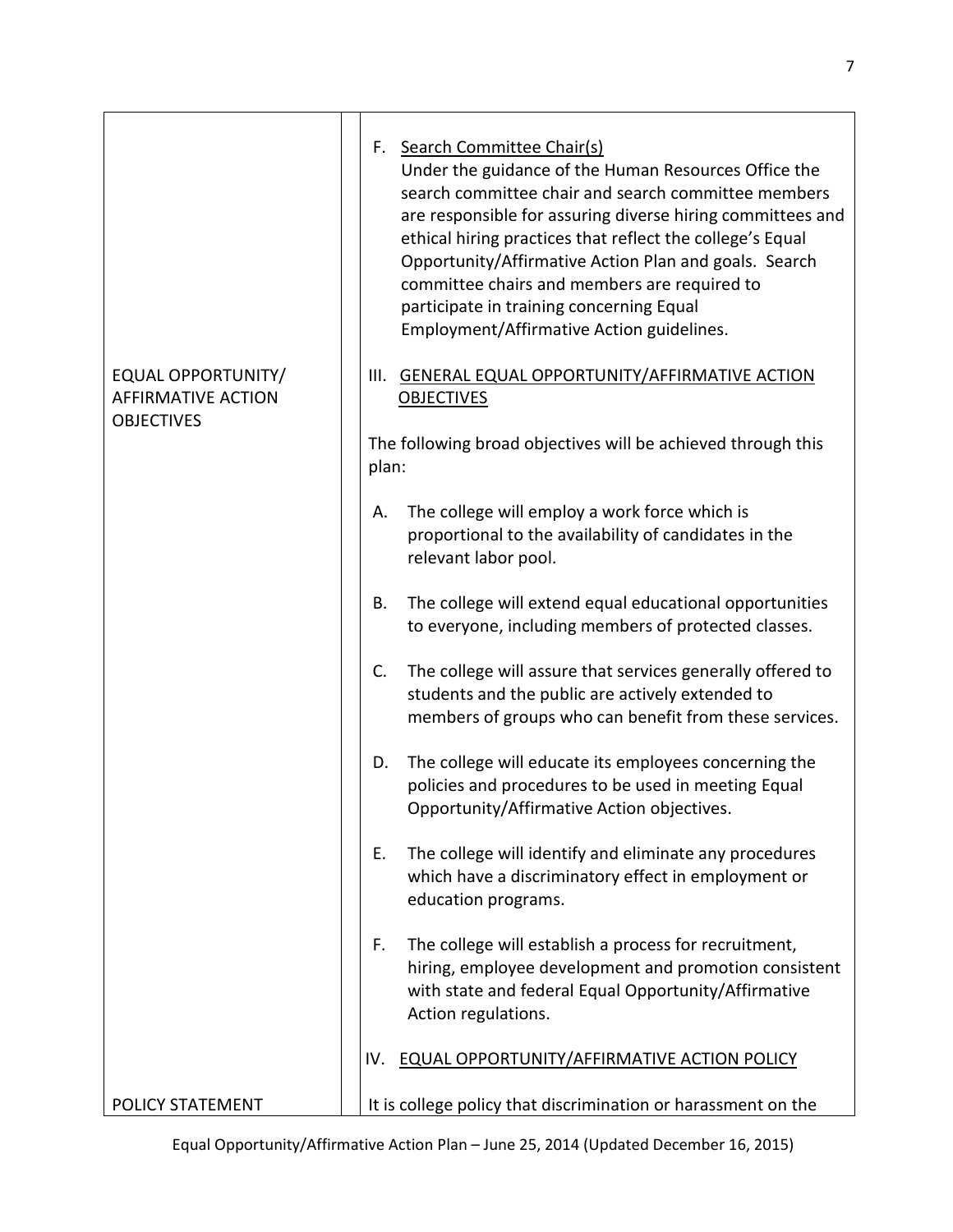| NOTE: This policy shall be<br>revised to reflect the new<br>EEOC/AA plan once adopted<br>by the Board. | grounds of race, religion, color, sex, marital status, national<br>origin, age, disability, protected veteran status, sexual<br>orientation, gender identity, or family* relationship (*see<br>definitions, restrictions, and exceptions in ORS 659A.001) will<br>not exist in any area, activity, or operation of the college.<br>Harassment is any unwelcome behavior, or display, either<br>verbal, physical, or visual in nature which meets any of these<br>criteria: 1) submission to such condition is either an implicit or<br>explicit condition of employment or academic performance; 2)<br>submission or rejection of the condition by an employee or<br>student is used as the basis for decisions affecting that<br>person's employment or academic performance; 3) the<br>condition has the purpose or effect of unreasonably<br>interfering with an individual's work performance or academic<br>performance or creating an intimidating, hostile, or offensive<br>working environment or academic environment. |
|--------------------------------------------------------------------------------------------------------|---------------------------------------------------------------------------------------------------------------------------------------------------------------------------------------------------------------------------------------------------------------------------------------------------------------------------------------------------------------------------------------------------------------------------------------------------------------------------------------------------------------------------------------------------------------------------------------------------------------------------------------------------------------------------------------------------------------------------------------------------------------------------------------------------------------------------------------------------------------------------------------------------------------------------------------------------------------------------------------------------------------------------------|
|                                                                                                        | The Chemeketa Community College Board of Education<br>supports the college's Equal Opportunity/Affirmative Action<br>Plan. The college shall recruit, hire, train and promote persons<br>in all job titles, and assure that all other personnel actions are<br>administered, without regard to protected veterans and<br>disabled status; and assure that all employment decisions are<br>based only on valid job requirements.                                                                                                                                                                                                                                                                                                                                                                                                                                                                                                                                                                                                 |
|                                                                                                        | Employees and applicants shall not be subject to harassment,<br>intimidation, threats, coercion or discrimination because they<br>have engaged in or may engage in any of the following<br>activities:                                                                                                                                                                                                                                                                                                                                                                                                                                                                                                                                                                                                                                                                                                                                                                                                                          |
|                                                                                                        | Filing a complaint;<br>1)                                                                                                                                                                                                                                                                                                                                                                                                                                                                                                                                                                                                                                                                                                                                                                                                                                                                                                                                                                                                       |
|                                                                                                        | Assisting or participating in an investigation,<br>2)<br>compliance evaluation, hearing, or any other activity<br>related to the administration of the affirmative action<br>provisions of Vietnam Era Veterans' Readjustment<br>Assistance Act (VEVRAA) Section 503 of the<br>Rehabilitation Act or any other Federal, state or local<br>law requiring equal opportunity for protected veterans<br>and individuals with disabilities;                                                                                                                                                                                                                                                                                                                                                                                                                                                                                                                                                                                          |
|                                                                                                        | Opposing any act or practice made unlawful by<br>3)<br>VEVRAA, Section 503 of the Rehabilitation Act or these<br>acts' implementing regulations in this part or any other                                                                                                                                                                                                                                                                                                                                                                                                                                                                                                                                                                                                                                                                                                                                                                                                                                                       |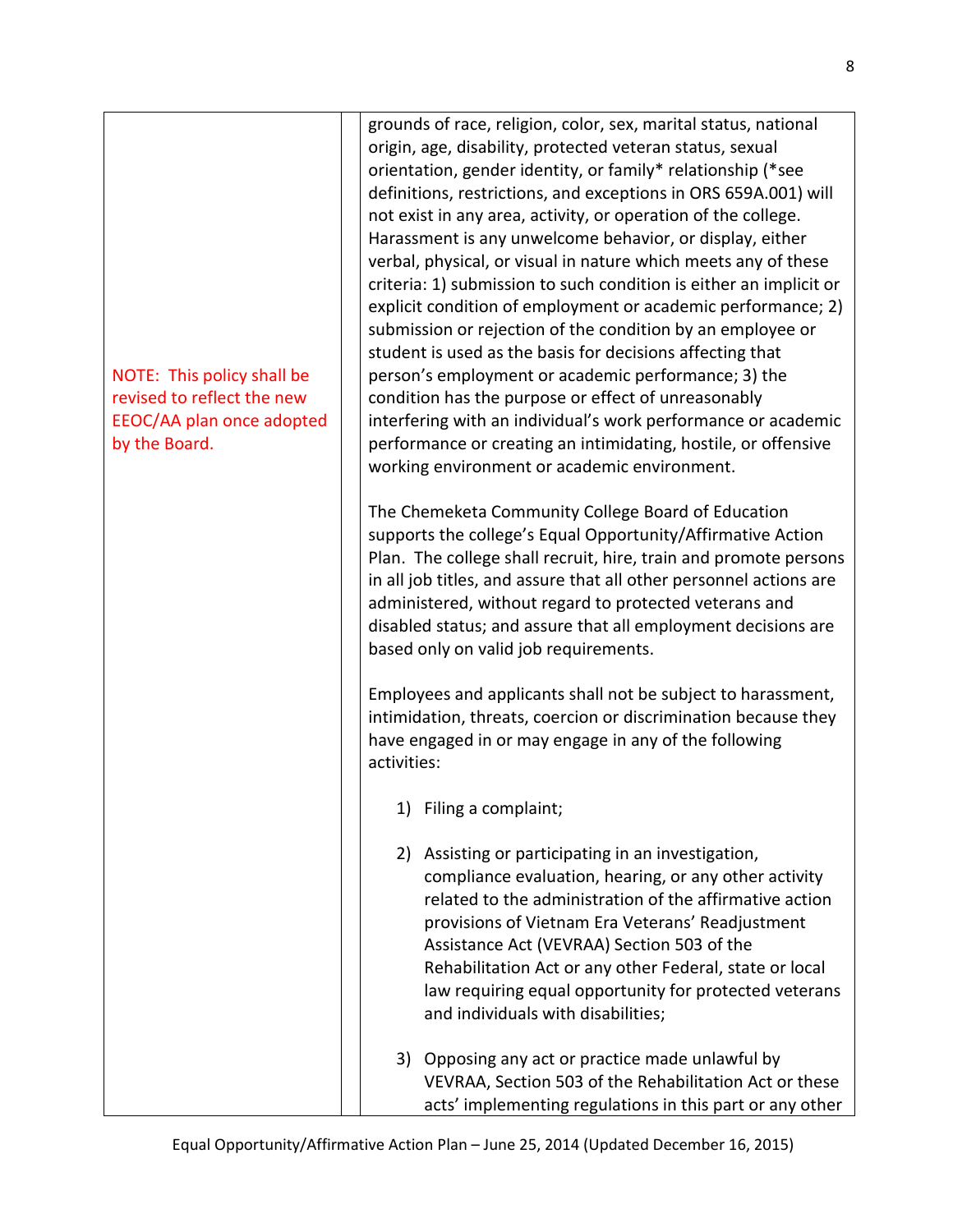|                       | Federal, state or local law requiring equal opportunity<br>for protected veterans and individuals with disabilities;                                                                                                                                                                                                                                                                                                                                                                                                                                                                                                                                                                                                                                                                                                                                                                                                                                                                                                                                        |
|-----------------------|-------------------------------------------------------------------------------------------------------------------------------------------------------------------------------------------------------------------------------------------------------------------------------------------------------------------------------------------------------------------------------------------------------------------------------------------------------------------------------------------------------------------------------------------------------------------------------------------------------------------------------------------------------------------------------------------------------------------------------------------------------------------------------------------------------------------------------------------------------------------------------------------------------------------------------------------------------------------------------------------------------------------------------------------------------------|
|                       | 4) Exercising any other right protected by VEVRAA,<br>Section 503 of the Rehabilitation Act or these acts'<br>implementing regulations or its implementing<br>regulations in this part.                                                                                                                                                                                                                                                                                                                                                                                                                                                                                                                                                                                                                                                                                                                                                                                                                                                                     |
|                       | Every member of the college community must accept<br>responsibility for being aware of and responsive to the<br>particular needs of people with disabilities. All policies,<br>procedures, and guidelines will assure reasonable<br>accommodations and appropriate academic adjustments to<br>employment, educational opportunities, programs, and<br>activities in the most integrated setting appropriate.<br>This policy implements various federal and state laws and<br>regulations such as Federal Executive Orders 11246-11375,<br>sections 503-504 of the Vocational Rehabilitation Act of 1973,<br>Title VII and Title IX of the Educational Amendments of 1972,<br>the Americans with Disabilities Act (ADA) of 1990, ORS<br>Chapter 659A, and others which require that the college not<br>discriminate on any of the prohibited bases. The college shall<br>maintain an Equal Opportunity/Affirmative Action Plan which<br>includes a complaint procedure and report to the College<br>Board of Education annually on the progress of the plan. |
|                       | V. EQUAL OPPORTUNITY/AFFIRMATIVE ACTION STATEMENTS                                                                                                                                                                                                                                                                                                                                                                                                                                                                                                                                                                                                                                                                                                                                                                                                                                                                                                                                                                                                          |
|                       | The paragraph below shall be published in the college catalog,<br>class schedules and appropriate multi-page documents:                                                                                                                                                                                                                                                                                                                                                                                                                                                                                                                                                                                                                                                                                                                                                                                                                                                                                                                                     |
| <b>LONG STATEMENT</b> | It is the policy of Chemeketa Community College and its<br>Board that there will be no discrimination or harassment on<br>the basis of race, religion, color, sex, age, national origin,<br>sexual orientation, gender identity, marital status, citizenship<br>status, pregnancy and related conditions, family relationship,<br>protected veteran status, disabilities, tobacco usage during<br>non-working hours, whistle blowing, victim of domestic<br>violence and genetic information in any educational<br>programs, activities, or employment. Persons having<br>questions about Equal Opportunity/Affirmative Action<br>should contact the Affirmative Action officer at 4000<br>Lancaster Dr. NE, Salem, Oregon 97309-7070, or call<br>503.399.4748. To request this publication in an alternative                                                                                                                                                                                                                                               |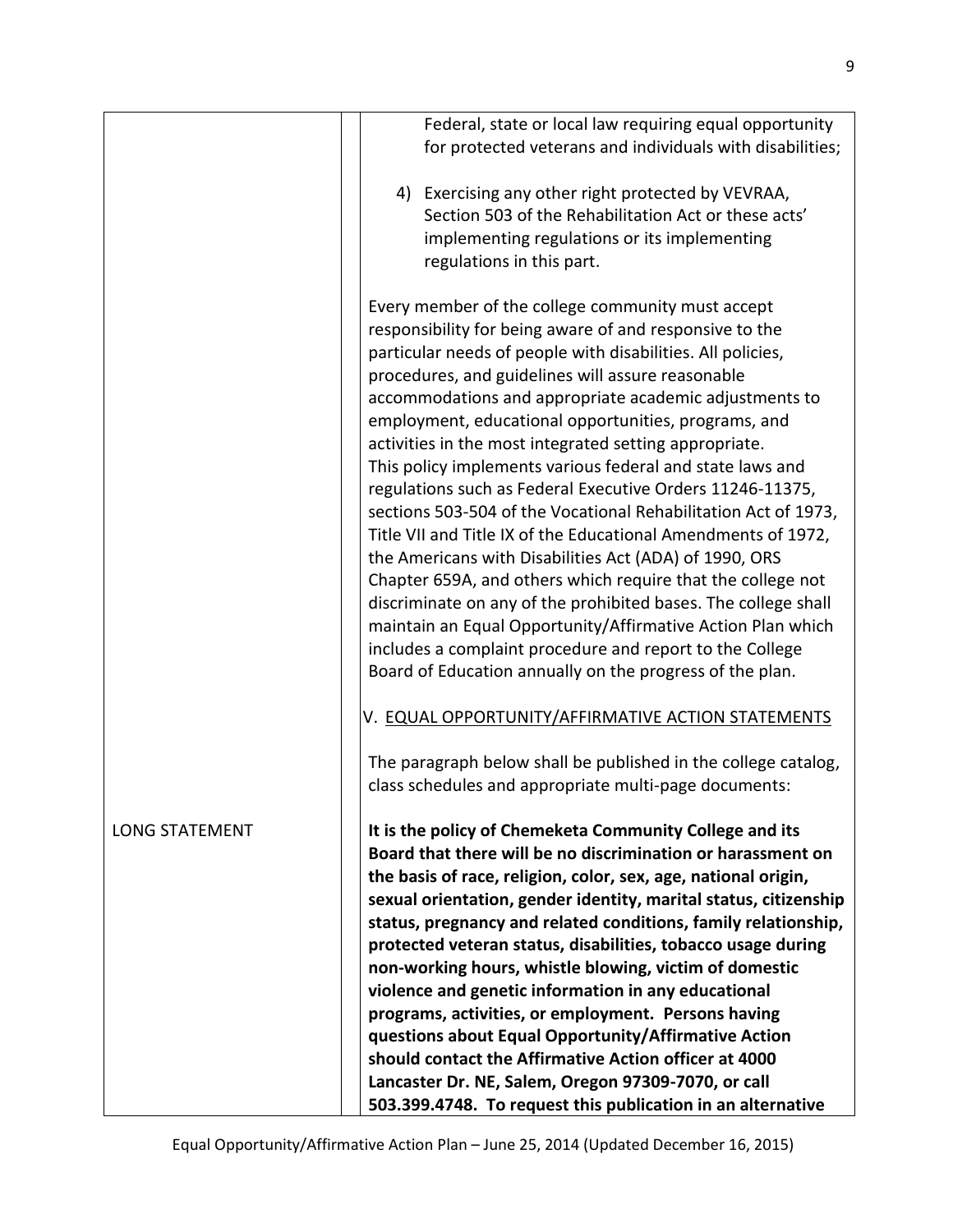|                        | format, please call 503.399.5192.                             |
|------------------------|---------------------------------------------------------------|
|                        | The following statement shall be published on job             |
|                        | announcements and appropriate single page documents:          |
|                        |                                                               |
| <b>SHORT STATEMENT</b> | <b>Chemeketa Community College is an Equal</b>                |
|                        | Opportunity/Affirmative Action employer and educational       |
|                        | institution. To request this publication in an alternative    |
|                        | format, please call 503.399.5192.                             |
|                        |                                                               |
|                        | The following statement shall be published on event           |
|                        | announcements:                                                |
|                        |                                                               |
| <b>EVENT STATEMENT</b> | <b>Chemeketa Community College is an Equal</b>                |
|                        | Opportunity/Affirmative Action employer and educational       |
|                        | institution. To request this publication in an alternate      |
|                        | format, please call 503.399.5192. For a disability related    |
|                        | accommodation, please contact Disability Services at least    |
|                        | two weeks prior to this event at 503.399.5192 (TTY/voice) or  |
|                        | disability@chemeketa.edu.                                     |
|                        |                                                               |
|                        | The following statement shall be used for newspaper/journal   |
|                        | advertisements where space is at a premium:                   |
|                        |                                                               |
| <b>MINI STATEMENT</b>  | EO/AA/ADA institution                                         |
|                        |                                                               |
| <b>DEFINITIONS</b>     | The following terms are used consistently throughout this     |
|                        | plan:                                                         |
|                        |                                                               |
|                        | Affirmative Action Officer: The individual responsible for    |
|                        | coordinating and monitoring compliance activities of the      |
|                        | college, including student and employee complaints of         |
|                        | discrimination and harassment.                                |
|                        |                                                               |
|                        | Applicant Flow Record: A record of applicant characteristics  |
|                        | used to analyze and monitor the recruitment process;          |
|                        | including such items as race, national origin, sex, etc. This |
|                        | information is not used to screen or evaluate applicants.     |
|                        |                                                               |
|                        | Applicant Pool: The total number of candidates who have       |
|                        | applied and are qualified for a given position.               |
|                        |                                                               |
|                        | Complaint: In the context of affirmative action, complaint    |
|                        | refers specifically to a complaint of discrimination which is |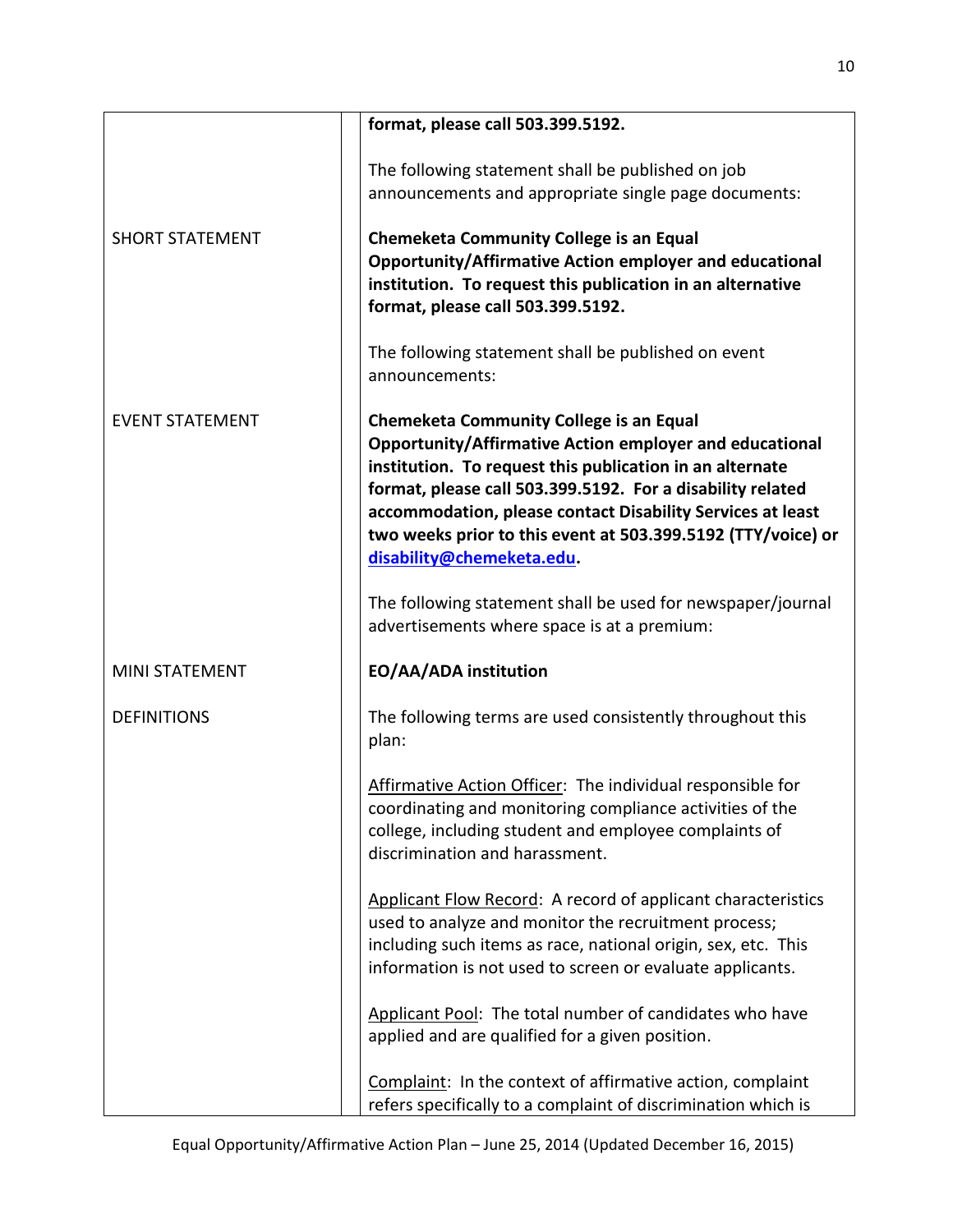| distinct from contract grievances or other personnel matters.                                                                                                                                                                                                                                                                                                                                                                                                                                                                                                                                                          |
|------------------------------------------------------------------------------------------------------------------------------------------------------------------------------------------------------------------------------------------------------------------------------------------------------------------------------------------------------------------------------------------------------------------------------------------------------------------------------------------------------------------------------------------------------------------------------------------------------------------------|
| Compliance: Conformity with official requirements of Equal<br>Opportunity/Affirmative Action regulations.                                                                                                                                                                                                                                                                                                                                                                                                                                                                                                              |
| Disabled: Any person who (1) has a physical or mental<br>impairment that substantially limits one or more major life<br>activities; (2) has a record of such impairment; or (3) is<br>regarded as having such impairment.                                                                                                                                                                                                                                                                                                                                                                                              |
| Disparate Effect: A result of the application of criteria or<br>standards that impact one class of persons differently than<br>another class of persons; the burden of proof is on the<br>employer to show that disparate effects are justifiable and<br>nondiscriminatory.                                                                                                                                                                                                                                                                                                                                            |
| Equal Opportunity/ Affirmative Action Plan: A statement of<br>goals, timetables, and programs indicating how an employer<br>plans to move from current status to parity with external labor<br>markets; this document is required of all government<br>contractors under the regulations of the Office of Civil Rights<br>and of all community colleges under regulations of the Oregon<br>State Board of Education.                                                                                                                                                                                                   |
| Hiring Goals: Specific numbers and/or percentages of<br>employees from protected classes to be recruited and hired by<br>the college, based on the criterion of parity with the relevant<br>labor pool. Goals are distinguished from "quotas" in the sense<br>that they are based on reasonable efforts to recruit members<br>of "protected classes" and assume that the college takes<br>advantage of every opportunity to hire qualified persons from<br>these groups. (Note: Persons who meet duplicate categories,<br>e.g., female minorities, should be counted in one category<br>when evaluating hiring goals.) |
| Minority: Federal definitions include the following specific<br>groups: Latin Americans, Native Americans (including Eskimos<br>and Aleuts), African Americans (not including those whose first<br>language is Spanish), and Asian Americans (including Pacific<br>Islanders); persons of color or members of distinctive minority<br>cultural groups within the community usually fall under<br>definition of "minority."                                                                                                                                                                                             |
| Parity: A condition in which the percentage participation of                                                                                                                                                                                                                                                                                                                                                                                                                                                                                                                                                           |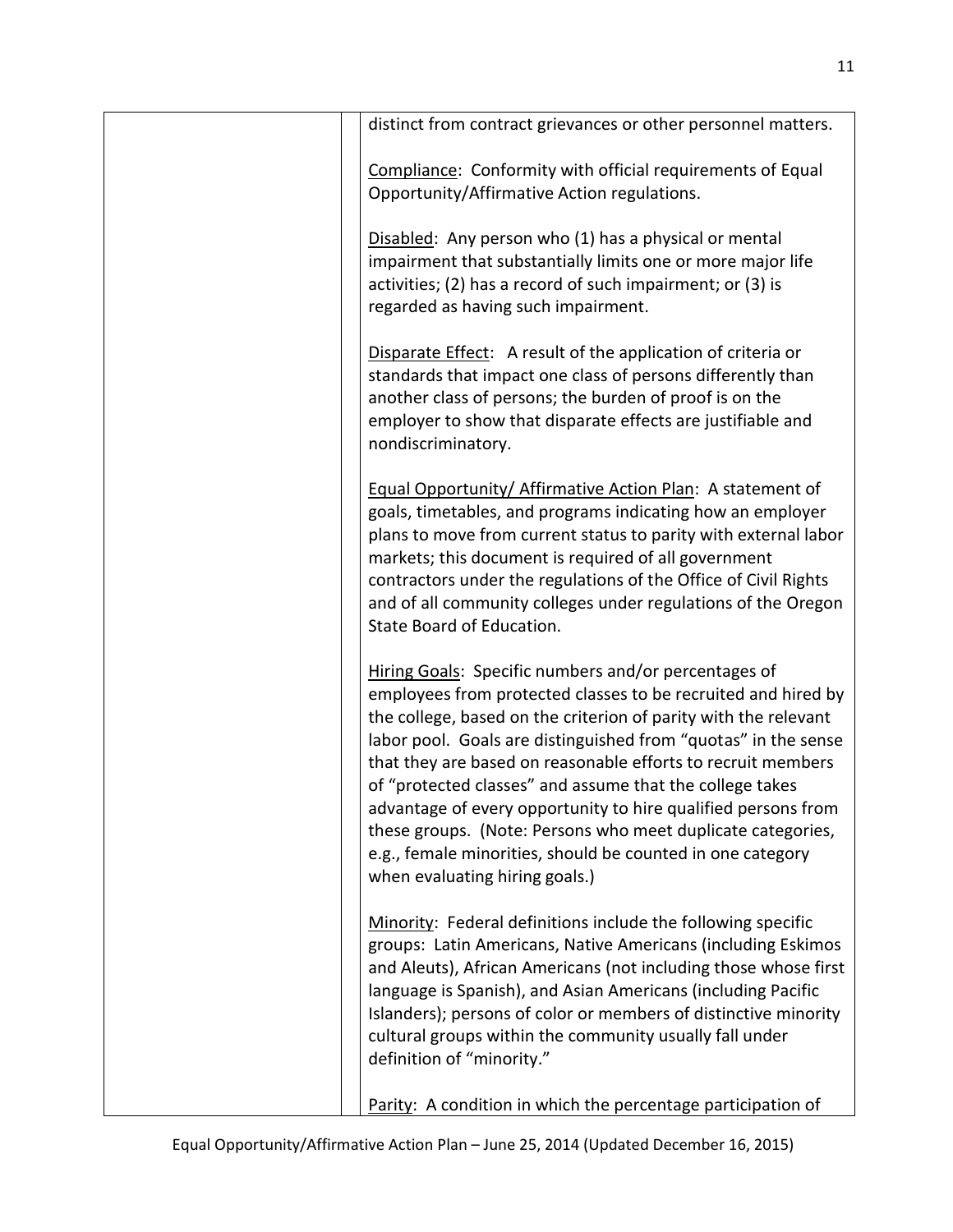|                                         | protected classes in an organization is identical to the<br>equivalent percentage in the relevant labor pool.                                                                                                                                                                                                                                                                                                                  |
|-----------------------------------------|--------------------------------------------------------------------------------------------------------------------------------------------------------------------------------------------------------------------------------------------------------------------------------------------------------------------------------------------------------------------------------------------------------------------------------|
|                                         | Policy: A statement adopted by the College Board of<br>Education to clarify the college's position on issues and to<br>supplement existing state and federal laws governing<br>community college districts.                                                                                                                                                                                                                    |
|                                         | Procedure: A statement adopted by the college<br>administration which clarifies practices and regulations<br>intended to supplement or implement policies adopted by the<br>College Board of Education.                                                                                                                                                                                                                        |
|                                         | Protected Class: A generic term used to describe those groups<br>who have borne, in the eyes of Congress, the Oregon State<br>Legislature and the courts, the brunt of discriminatory<br>employment and educational practices in the past. This term<br>refers to, for example but not limited to, women and<br>minorities, persons from specific linguistic or religious groups,<br>disabled persons, and sexual orientation. |
|                                         | Protected Veteran: Disabled veterans, recently separated<br>veterans, active duty wartime or campaign badge veterans,<br>and Armed Forces service medal veterans.                                                                                                                                                                                                                                                              |
|                                         | Relevant Labor Pool: The total number of potential candidates<br>within a specifically defined occupational category and<br>geographic region.                                                                                                                                                                                                                                                                                 |
|                                         | Systemic Discrimination: Established practices, persisting over<br>time, which produce unintentional disparate efforts;<br>institutions are held accountable for systemic discrimination<br>as well as overt discrimination in their compliance reviews.                                                                                                                                                                       |
|                                         | Utilization Analysis: A comparison of the current distribution<br>of women and minorities in the college work force with those<br>available in the labor market.                                                                                                                                                                                                                                                               |
| <b>PROGRAM</b><br><b>RESPONSIBILITY</b> | General responsibility for implementation of Equal<br>Opportunity/Affirmative Action policies rests with all members<br>of the college community. These general responsibilities are<br>described in the following paragraphs:                                                                                                                                                                                                 |
|                                         | Communication<br>А.                                                                                                                                                                                                                                                                                                                                                                                                            |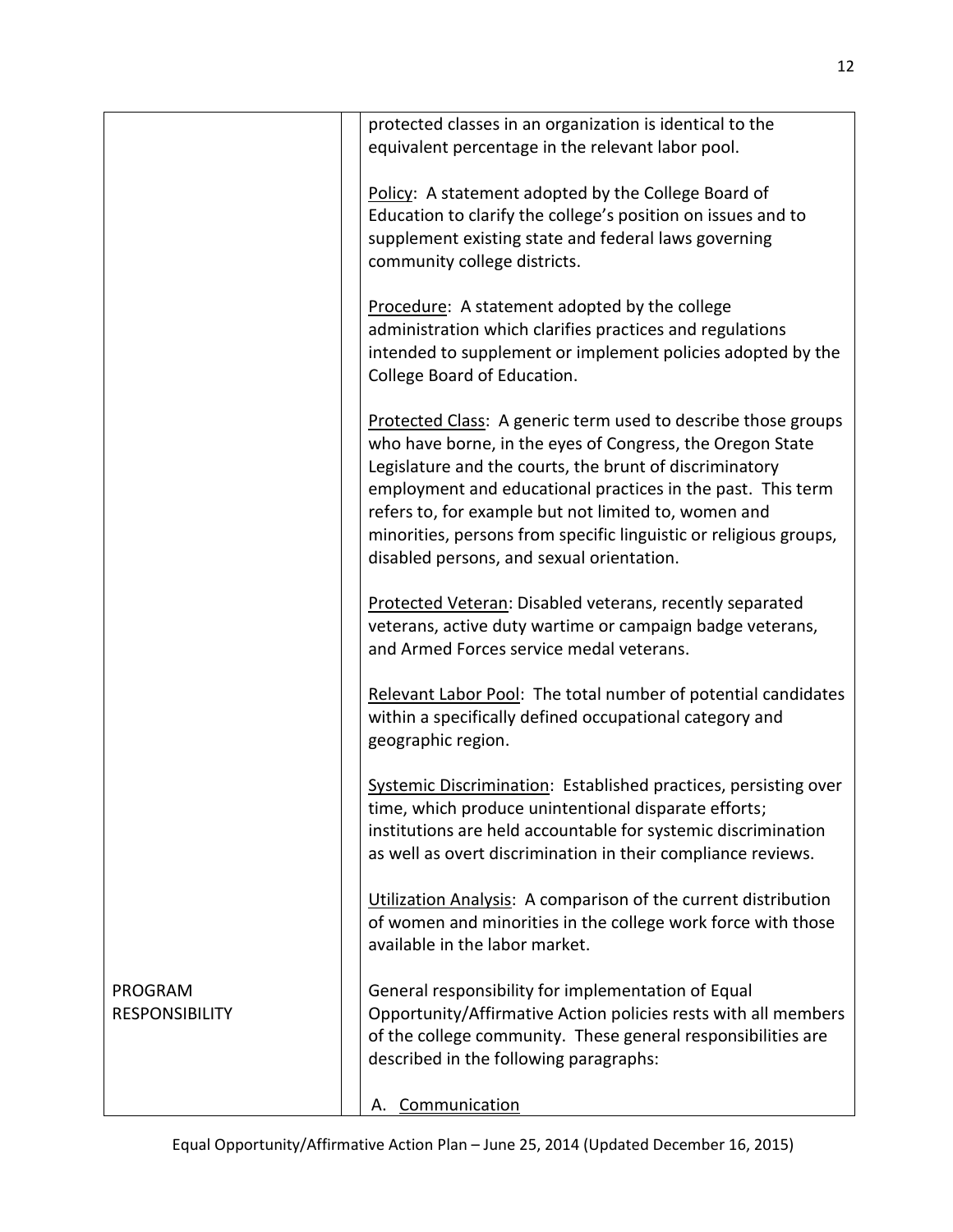College employees and the student body shall collaborate with the director of Human Resources/Affirmative Action officer and the managers of their respective programs on matters relating to Equal Opportunity/Affirmative Action. If any member of the college community feels that he/she has been discriminated against, he/she should refer to the established complaint procedures. Potential problem areas include:

1) Employment Concerns

Examples include, but are not limited to, recruitment procedures; wording of job descriptions; distribution of job announcements; conduct of search committees; screening procedures and interviews; nepotism; employee evaluations; selection and appointments; staff development and training; promotion; transfer; compensation and benefits; leave policies; continuing contracts; committee assignments; retrenchment and terminations; retirement; workloads; salary equity; complaint procedures.

### 2) Education Concerns

Examples include, but are not limited to, admission procedures; recruitment of students; counseling; career guidance; curricular choice; bilingual education; campus organizations; competitive athletics; student benefits; student services; financial aid; access to facilities; student employment opportunities; academic records; publications and announcements; texts and illustrations; complaint procedures.

### 3) Policy Development

Modifications in the policies and procedures of this plan will occur as changes are made in federal and state regulations or deficiencies and omissions in the implementation procedures become apparent. Employees, students, or other individuals who are aware of the need for changes in college policies shall bring these needs to the attention of responsible officials (e.g., the director of Human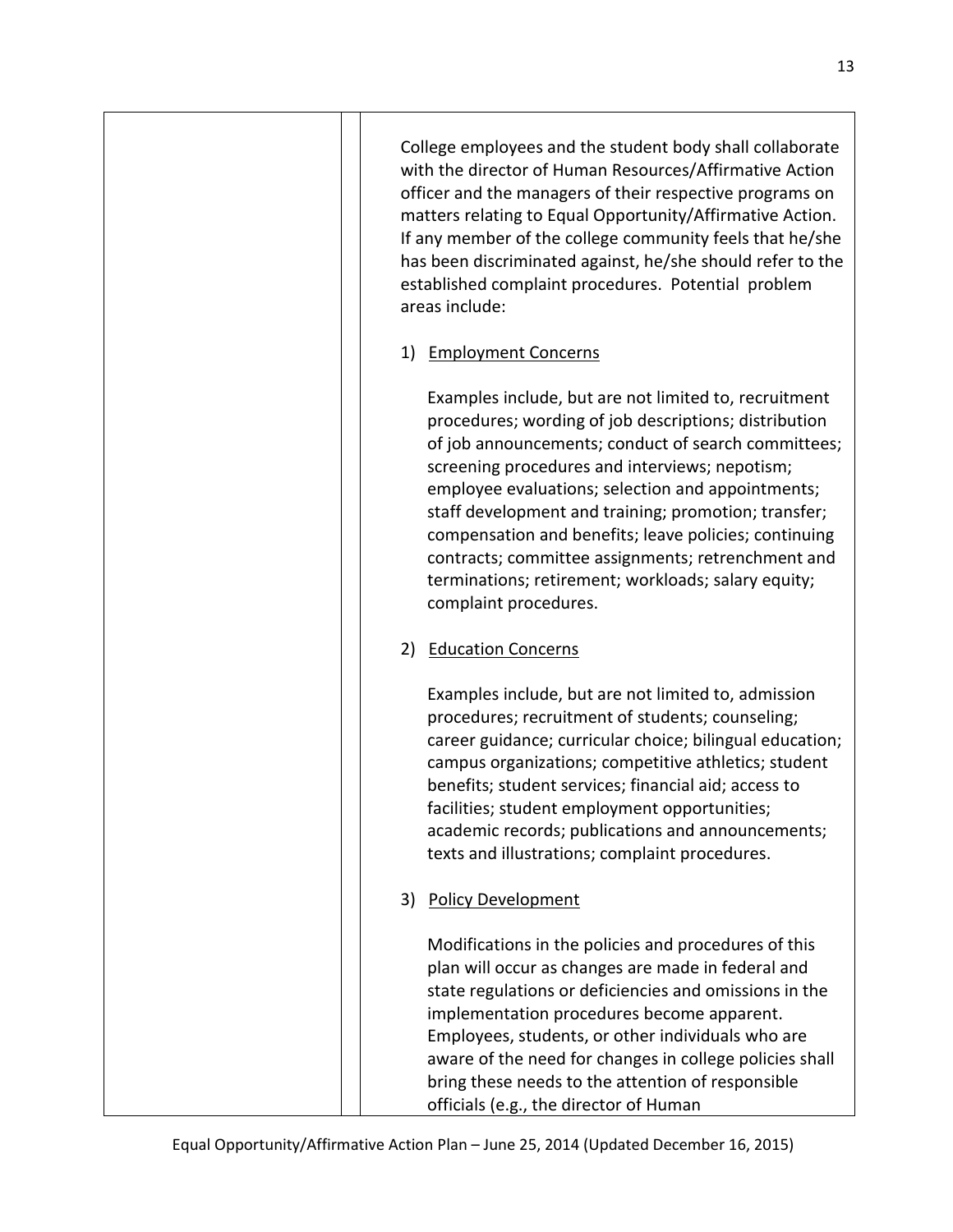|    | Resources/Affirmative Action officer, director of Legal<br>Resources, or the college president/chief executive<br>officer). Policy changes shall be presented to the<br>College Board of Education after being reviewed by the<br>appropriate governing body. Comments from these<br>sources shall be taken into consideration before the<br>adoption of final policies.                                                                                                                                                                                                                                                                                                     |
|----|------------------------------------------------------------------------------------------------------------------------------------------------------------------------------------------------------------------------------------------------------------------------------------------------------------------------------------------------------------------------------------------------------------------------------------------------------------------------------------------------------------------------------------------------------------------------------------------------------------------------------------------------------------------------------|
|    | Discussions and actions of the College Board of<br>Education relating to Equal Opportunity/Affirmative<br>Action policies shall take place in open meetings, and<br>the public shall be given notice of the content and<br>scheduling of these meetings. The director of Human<br>Resource/Affirmative Action officer, or designee, will<br>have primary responsibility for drafting and<br>distributing policy revisions and should be informed of<br>any problem areas which may exist.                                                                                                                                                                                    |
| 4) | Implementation                                                                                                                                                                                                                                                                                                                                                                                                                                                                                                                                                                                                                                                               |
|    | Although ultimate accountability for affirmative action<br>compliance is lodged with the College Board of<br>Education and administration, responsibility for<br>implementing the program rests with every college<br>employee and the student body. The college<br>president/chief executive officer shall be accountable<br>for overall compliance and implementation to the<br>College Board of Education. The appropriate<br>administrators shall be accountable to the college<br>president/chief executive officer for implementation<br>within their respective divisions.                                                                                            |
|    | Procedures for implementation shall be developed by<br>the director of Human Resources/Affirmative Action<br>officer in conjunction with the college president/chief<br>executive officer and the appropriate administrators.<br>College employees should be familiar with the policies<br>affecting recruitment, hiring, and treatment of<br>students, and Equal Opportunity/Affirmative Action<br>within the educational program. Procedures for<br>implementation may be refined or modified from time<br>to time; employees should review these procedures to<br>see how they affect them personally and seek<br>clarification (if necessary) with the director of Human |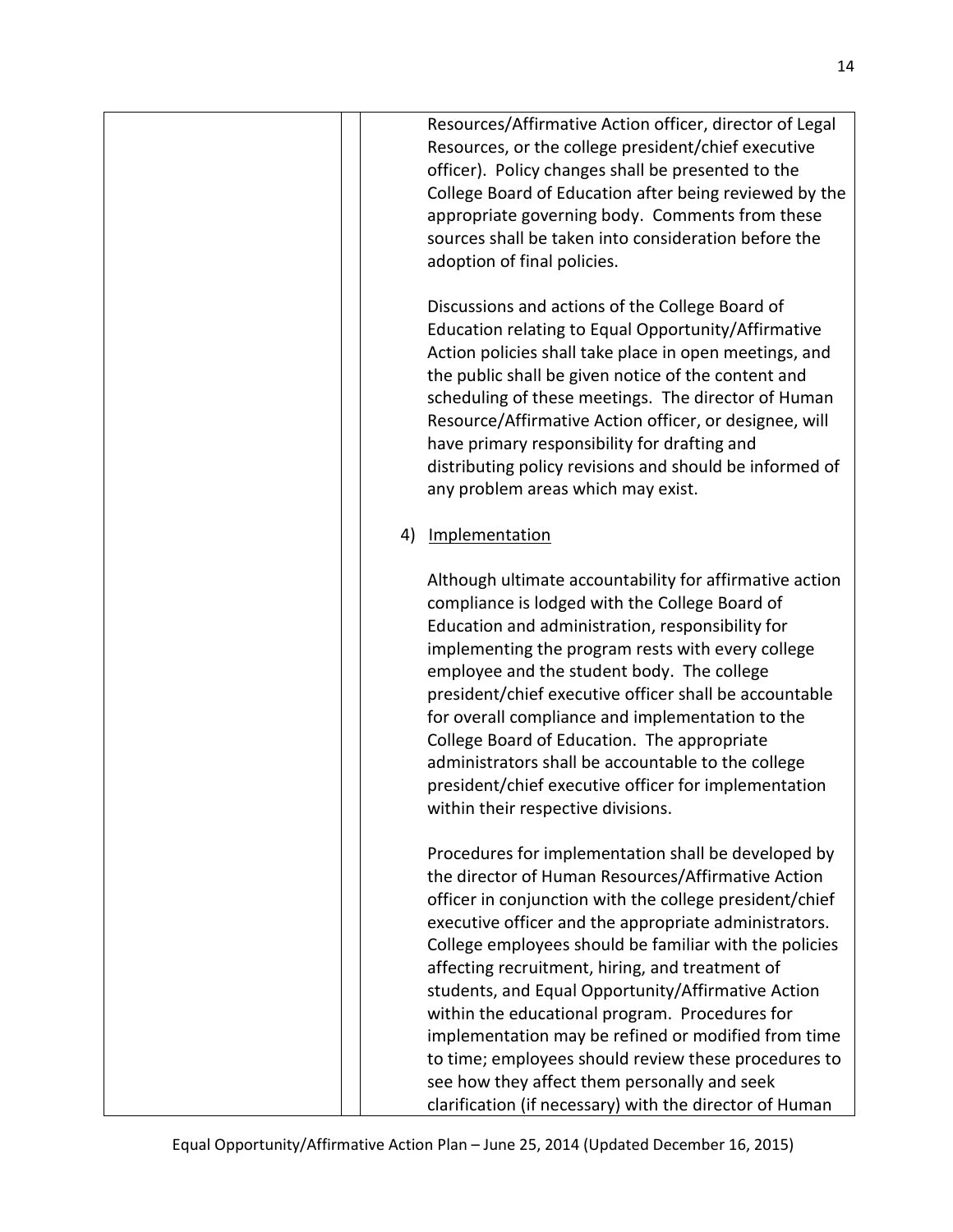|    | Resources/Affirmative Action officer or their<br>immediate supervisor.                                                                                                                                                                                                                                                                                                                                                                                                                                                                                                                                                                                                                                                                                                                                                                                                                                                                                                                                                                                                                                                                                                                                                                                                                                                       |
|----|------------------------------------------------------------------------------------------------------------------------------------------------------------------------------------------------------------------------------------------------------------------------------------------------------------------------------------------------------------------------------------------------------------------------------------------------------------------------------------------------------------------------------------------------------------------------------------------------------------------------------------------------------------------------------------------------------------------------------------------------------------------------------------------------------------------------------------------------------------------------------------------------------------------------------------------------------------------------------------------------------------------------------------------------------------------------------------------------------------------------------------------------------------------------------------------------------------------------------------------------------------------------------------------------------------------------------|
|    | 5) Compliance                                                                                                                                                                                                                                                                                                                                                                                                                                                                                                                                                                                                                                                                                                                                                                                                                                                                                                                                                                                                                                                                                                                                                                                                                                                                                                                |
|    | The director of Human Resources/Affirmative Action<br>officer is primarily responsible for determining<br>whether the college is in compliance with state and<br>federal regulations. The officer will assist the college<br>president/chief executive officer and management in<br>identifying barriers to the achievement of the college's<br>Equal Opportunity/Affirmative Action goals. The<br>director of Human Resources/Affirmative Action<br>officer will review and approve individual personnel<br>actions and will assist in developing goals and<br>procedures for correcting any factors which contribute<br>to the underutilization of employees from protected<br>classes. The director of Human Resources/Affirmative<br>Action officer will also review the overall progress and<br>problems encountered with program compliance and<br>report these matters in an annual Equal<br>Opportunity/Affirmative Action review to the College<br>Board of Education. All inquiries from external groups<br>or the Office of Civil Rights concerning the college's<br>compliance with Equal Opportunity/Affirmative Action<br>laws or regulations shall be responded to by the<br>college president/chief executive officer or the<br>director of Human Resources/Affirmative Action<br>officer or their designee. |
| 6) | Monitoring                                                                                                                                                                                                                                                                                                                                                                                                                                                                                                                                                                                                                                                                                                                                                                                                                                                                                                                                                                                                                                                                                                                                                                                                                                                                                                                   |
|    | The director of Human Resources/Affirmative Action<br>officer will collect and analyze data relating to Equal<br>Opportunity/Affirmative Action. Data will be collected<br>and presented in a format acceptable to federal and<br>state compliance agencies. Other aspects of<br>monitoring for compliance shall be left to the<br>discretion of the director of Human<br>Resources/Affirmative Action officer. This person shall<br>have access to all meetings, files, and other internal<br>records which might have a bearing on the college's<br>compliance with Equal Opportunity/Affirmative Action<br>regulations. Ultimate responsibility for monitoring                                                                                                                                                                                                                                                                                                                                                                                                                                                                                                                                                                                                                                                            |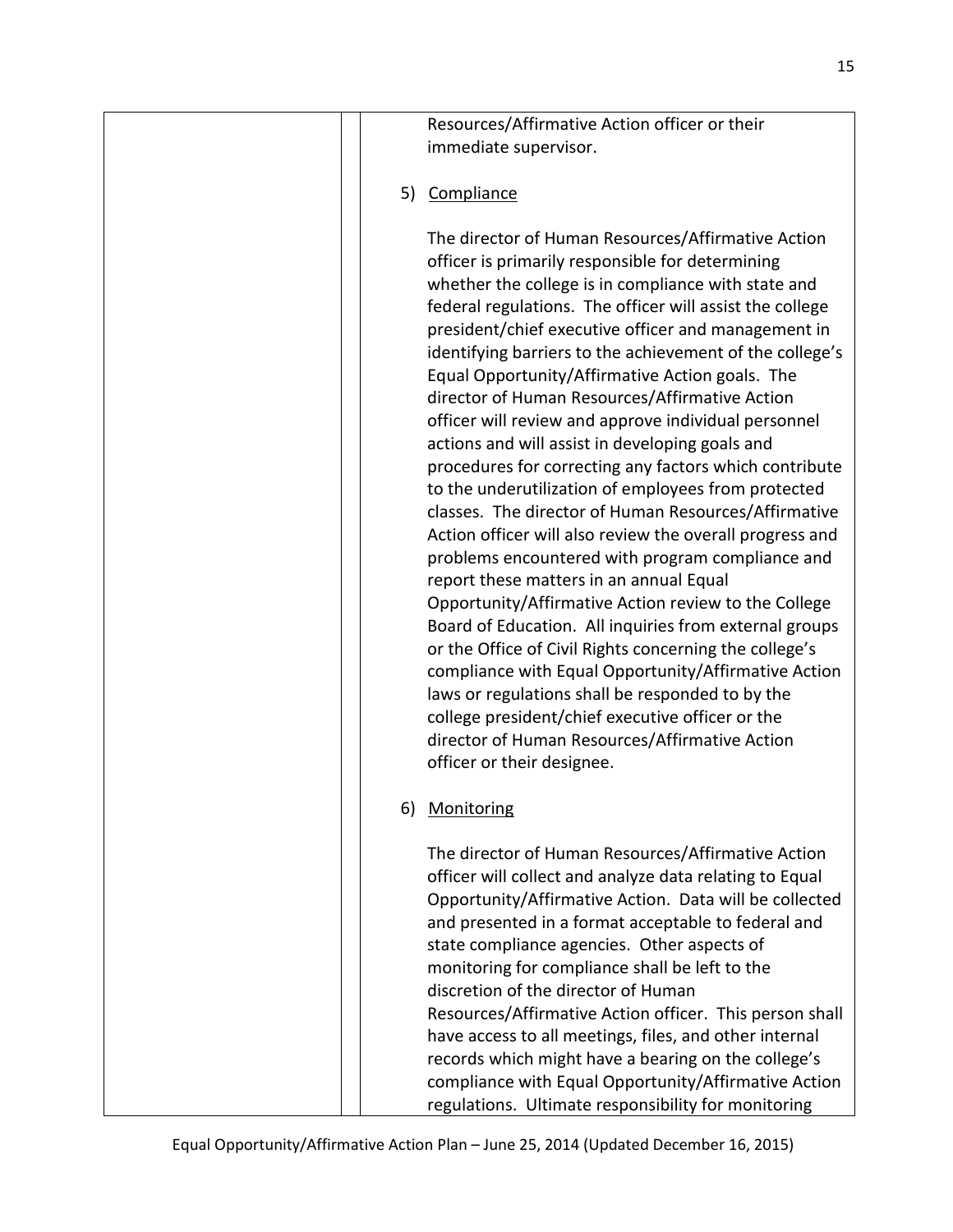|                                                                        | rests with the College Board of Education and the<br>college president/chief executive officer.                                                                                                                                                                                                                                                                                                                                                                                                                                                                                                                                                                                                                                                                                                                                                 |
|------------------------------------------------------------------------|-------------------------------------------------------------------------------------------------------------------------------------------------------------------------------------------------------------------------------------------------------------------------------------------------------------------------------------------------------------------------------------------------------------------------------------------------------------------------------------------------------------------------------------------------------------------------------------------------------------------------------------------------------------------------------------------------------------------------------------------------------------------------------------------------------------------------------------------------|
|                                                                        | a) VEVRAA Monitoring<br>The college shall establish an annual utilization goal for<br>employment of protected veterans based on our districts<br>population of protected veterans. Outreach and recruitment<br>efforts must be evaluated on an annual basis to determine<br>effectiveness and the degree to which the college's<br>objectives have been attained. The college will also<br>determine whether known protected veterans have had the<br>opportunity to participate in all college sponsored<br>educational, training, recreational and social activities. This<br>annual evaluation must be documented. This documentation<br>must be retained for three years. If it is determined that the<br>college's efforts were ineffective, the college will identify the<br>remedial measures it will take.                              |
|                                                                        | b) Rehabilitation Act Monitoring<br>The college shall establish an annual 7% utilization goal for<br>employment of disabled individuals. If the college does not<br>reach this goal, it must identify problem areas and develop<br>action-oriented programs to address the under<br>representation of disabled individuals. The college must<br>document and compare self-disclosing disabled applicants to<br>self-disclosed hires annually. All applicants will be invited to<br>self-disclose when they apply, as well as, after an offer has<br>been made. Additionally, every five (5) years current college<br>employees shall be invited to self-disclose any disabilities.<br>Once an individual has self-disclosed, the college shall enter<br>into an interactive process to determine what, if any,<br>accommodations are necessary. |
| <b>ANNUAL EQUAL</b><br>OPPORTUNITY/AFFIRMATIVE<br><b>ACTION REVIEW</b> | The director of Human Resources/Affirmative Action officer<br>shall prepare an Annual Equal Opportunity/Affirmative Action<br>Review on Workforce Statistics and will include an update of<br>the college's work utilization analysis for women and<br>minorities, the college's Equal Opportunity/Affirmative Action<br>objectives and relevant statistics and information regarding<br>the protected classes. A copy of the Annual Equal<br>Opportunity/Affirmative Action Review will be presented to<br>the College Board of Education annually and attached to this<br>plan.                                                                                                                                                                                                                                                               |
| <b>RELATIONSHIP BETWEEN</b><br>POLICY AND PROCEDURE                    | SPECIFIC EMPLOYMENT POLICIES AND PROCEDURES<br>VI.                                                                                                                                                                                                                                                                                                                                                                                                                                                                                                                                                                                                                                                                                                                                                                                              |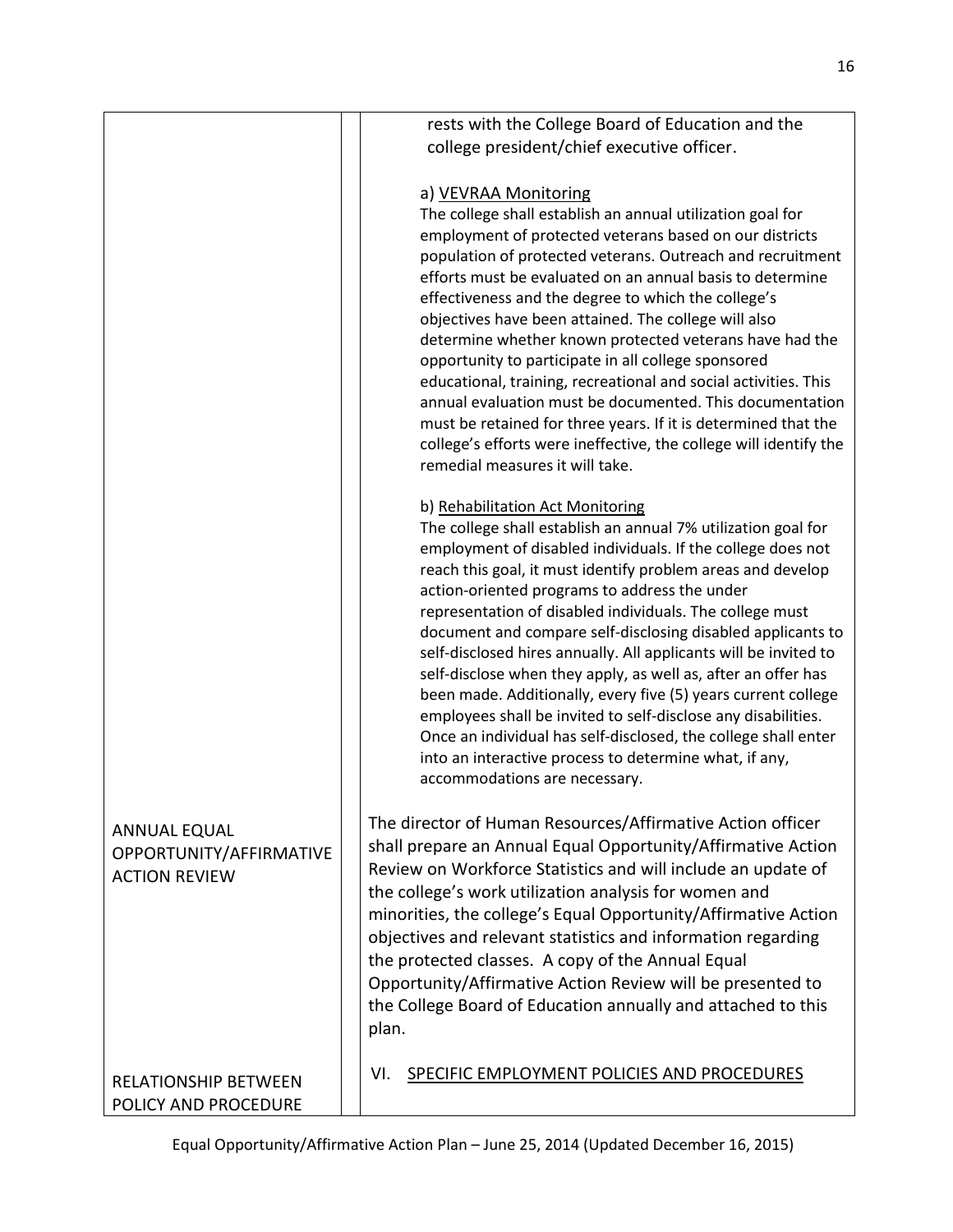|    | As used in this plan, the word "policy" refers specifically<br>to principles adopted by the College Board of Education<br>when it adopted this plan. Policies describe mandatory<br>practices and are separated from procedures in each<br>section. The procedures which follow the policy<br>statements describe methods of implementing the<br>policies adopted by the College Board of Education.<br>Procedures may be modified to conform to changing<br>circumstances, but they will not alter the basic policy.<br>Suggested procedures are included in this plan to assist<br>employees in interpreting the intent of policies adopted<br>by the College Board of Education or by federal and state<br>agencies. The procedures described herein are presently<br>in use. |
|----|----------------------------------------------------------------------------------------------------------------------------------------------------------------------------------------------------------------------------------------------------------------------------------------------------------------------------------------------------------------------------------------------------------------------------------------------------------------------------------------------------------------------------------------------------------------------------------------------------------------------------------------------------------------------------------------------------------------------------------------------------------------------------------|
| Α. | Relationship of Equal Opportunity/Affirmative Action to<br><b>Bargaining Agreements and Policy Handbooks</b>                                                                                                                                                                                                                                                                                                                                                                                                                                                                                                                                                                                                                                                                     |
|    | The constraints imposed by bargaining agreements and<br>policy manuals shall not impede compliance with Equal<br>Opportunity/Affirmative Action regulations. Any<br>instances where conflicts occur, or may exist, between<br>Equal Opportunity/Affirmative Action and other policies<br>of the college shall be brought to the attention of<br>appropriate administrators and resolved in a manner<br>which assures legal compliance with Equal<br>Opportunity/Affirmative Action regulations.                                                                                                                                                                                                                                                                                  |
| В. | Achievement of a Representative Work Force                                                                                                                                                                                                                                                                                                                                                                                                                                                                                                                                                                                                                                                                                                                                       |
|    | At all levels of staffing, the college shall endeavor to<br>include qualified members of the protected classes<br>covered by Equal Opportunity/Affirmative Action<br>legislation in proportions roughly equal to their<br>presences within the relevant labor pool. Achievement<br>of a representative work force shall be viewed as a<br>minimum goal of this institution. Personnel practices and<br>recruitment efforts shall be designed to assure that the<br>college employees reflect the composition of its relevant<br>labor pool.                                                                                                                                                                                                                                      |
| C. | <b>Emphasis on Recruitment</b>                                                                                                                                                                                                                                                                                                                                                                                                                                                                                                                                                                                                                                                                                                                                                   |
|    |                                                                                                                                                                                                                                                                                                                                                                                                                                                                                                                                                                                                                                                                                                                                                                                  |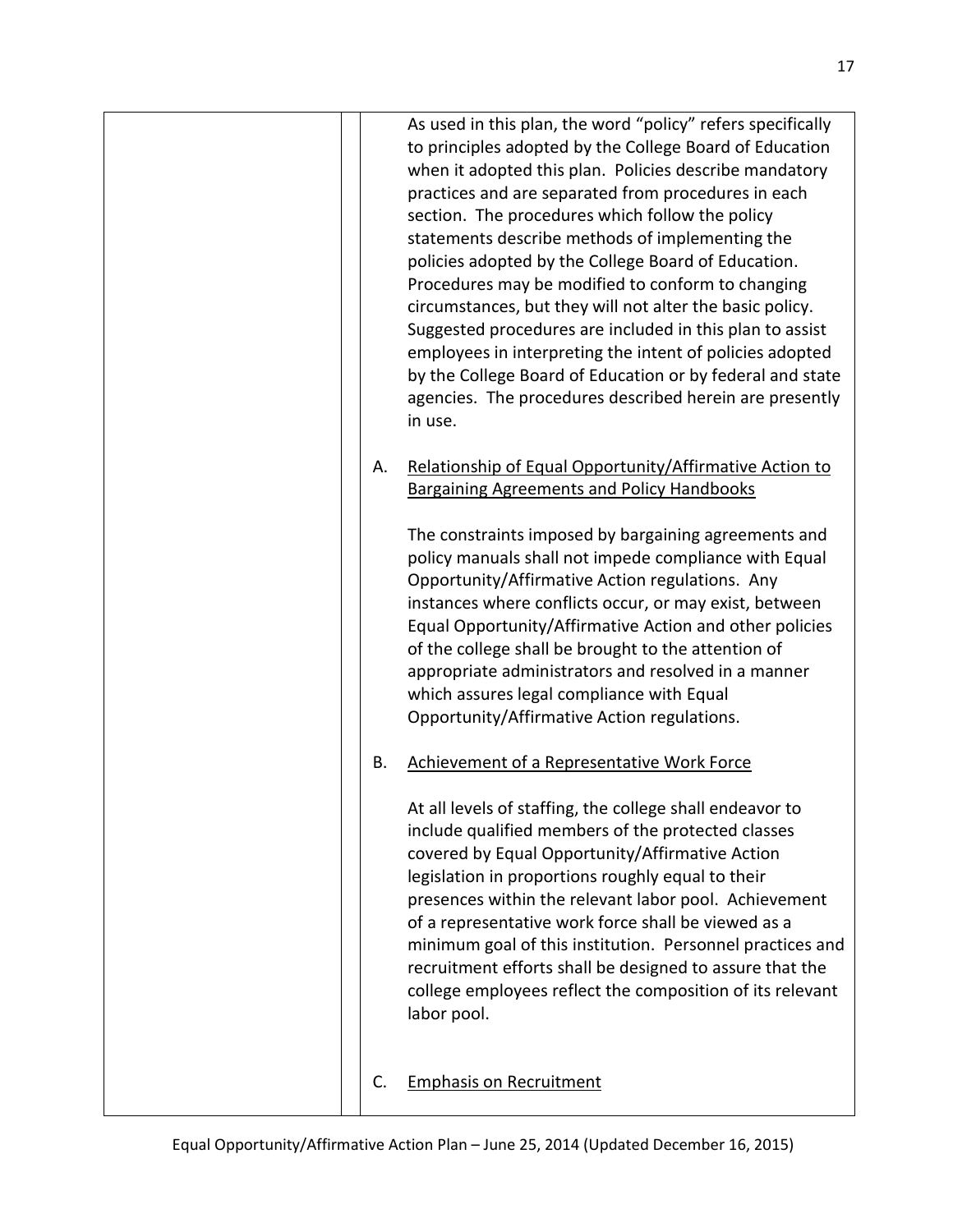| The primary means of correcting past imbalances in<br>employment shall be the active recruitment of members<br>from protected classes. Candidates for employment shall<br>be evaluated with equitable and relevant criteria, and<br>only those who are qualified will be selected. Intensive<br>recruitment efforts shall be designated to assure that<br>adequate numbers of qualified persons from protected<br>classes are selected from among those who apply for<br>employment. A comprehensive list of referral resources<br>and appropriate agencies will be notified of job<br>announcements at the college. |
|----------------------------------------------------------------------------------------------------------------------------------------------------------------------------------------------------------------------------------------------------------------------------------------------------------------------------------------------------------------------------------------------------------------------------------------------------------------------------------------------------------------------------------------------------------------------------------------------------------------------|
| <b>VEVRAA Outreach Efforts</b>                                                                                                                                                                                                                                                                                                                                                                                                                                                                                                                                                                                       |
| To comply with the requirements of VEVRAA, the<br>college will enlist the assistance and support of the<br>following persons and organizations in recruiting, and<br>developing on-the-job training opportunities for<br>protected veterans, in order to provide meaningful<br>employment opportunities for protected veterans:                                                                                                                                                                                                                                                                                      |
| a) The Local Veterans' Employment Representative in<br>the local employment service office;                                                                                                                                                                                                                                                                                                                                                                                                                                                                                                                          |
| b) The Department of Veterans Affairs Regional<br>Office;                                                                                                                                                                                                                                                                                                                                                                                                                                                                                                                                                            |
| c) The veterans' counselors and coordinators ("Vet-<br>Reps") on local college campuses;                                                                                                                                                                                                                                                                                                                                                                                                                                                                                                                             |
| d) The local service officers of the national veterans'<br>groups;                                                                                                                                                                                                                                                                                                                                                                                                                                                                                                                                                   |
| e) Local veterans' groups and veterans' service<br>centers;                                                                                                                                                                                                                                                                                                                                                                                                                                                                                                                                                          |
| f) The Department of Defense Transition Assistance<br>Program (TAP); and                                                                                                                                                                                                                                                                                                                                                                                                                                                                                                                                             |
| g) Any organization listed in the Employer Resources<br>section of the National Resource Directory<br>(http://www.nationalresourcedirectory.gov/), or any<br>future service that replaces or complements it.                                                                                                                                                                                                                                                                                                                                                                                                         |
|                                                                                                                                                                                                                                                                                                                                                                                                                                                                                                                                                                                                                      |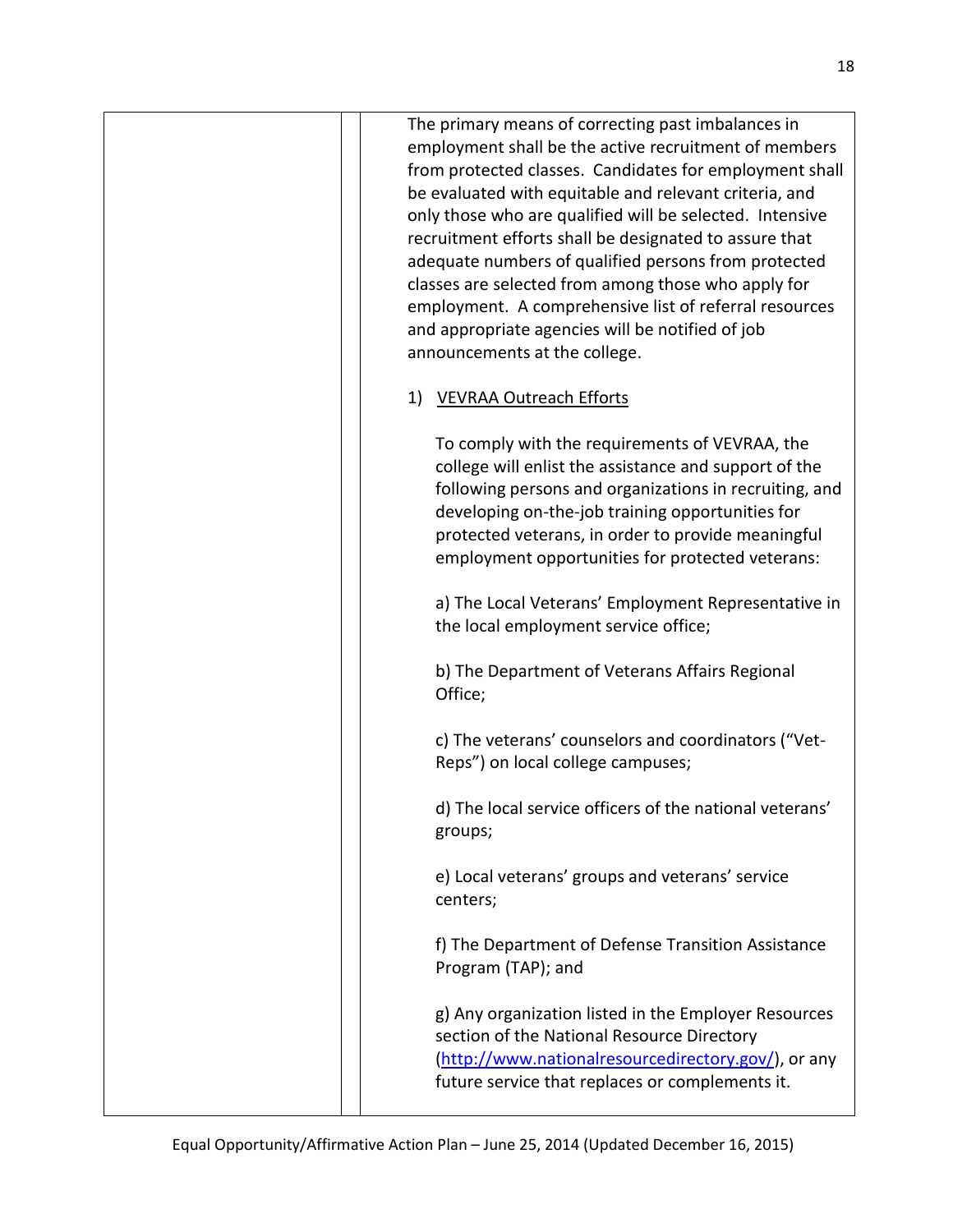| 2) Additional Outreach Efforts                                                                                                                                                                                                                                                                                                                                                                                                                                                                                                                                                                                                                                                |
|-------------------------------------------------------------------------------------------------------------------------------------------------------------------------------------------------------------------------------------------------------------------------------------------------------------------------------------------------------------------------------------------------------------------------------------------------------------------------------------------------------------------------------------------------------------------------------------------------------------------------------------------------------------------------------|
|                                                                                                                                                                                                                                                                                                                                                                                                                                                                                                                                                                                                                                                                               |
| The college may also take the following actions to<br>provide meaningful employment opportunities to<br>protected veterans. The college need not do any or a<br>combination of the outreach efforts below,<br>depending on the particular situation.                                                                                                                                                                                                                                                                                                                                                                                                                          |
| a) Formal briefing sessions will be held on the college<br>campus with representatives from recruiting sources.<br>College tours, clear and concise explanations of<br>current and future job openings, position<br>descriptions, worker specifications, explanations of<br>the college's selection process, and recruiting<br>literature should be an integral part of the briefing. At<br>any such briefing sessions, the college's director of<br>Human Resources/Affirmative Action officer will be in<br>attendance when possible. Formal arrangements will<br>be made for referral of applicants, follow up with<br>sources, and feedback on disposition of applicants. |
| b) The college's recruitment efforts at all educational<br>institutions will incorporate special efforts to reach<br>students who are protected veterans.                                                                                                                                                                                                                                                                                                                                                                                                                                                                                                                     |
| c) An effort will be made to participate in work-study<br>programs with Department of Veterans' Affairs<br>rehabilitation facilities which specialize in training or<br>educating disabled protected veterans.                                                                                                                                                                                                                                                                                                                                                                                                                                                                |
| d) Protected veterans will be made available for<br>participation in career days, youth motivation<br>programs, and related activities in their communities.                                                                                                                                                                                                                                                                                                                                                                                                                                                                                                                  |
| e) The college will take any other positive steps it<br>deems necessary to attract qualified protected<br>veterans not currently in the work force who have<br>requisite skills and can be recruited through<br>affirmative action measures. These persons may be<br>located through the local chapters of organizations of<br>and for any of the classifications of protected<br>veterans.                                                                                                                                                                                                                                                                                   |
| f) The college, in making hiring decisions, will consider                                                                                                                                                                                                                                                                                                                                                                                                                                                                                                                                                                                                                     |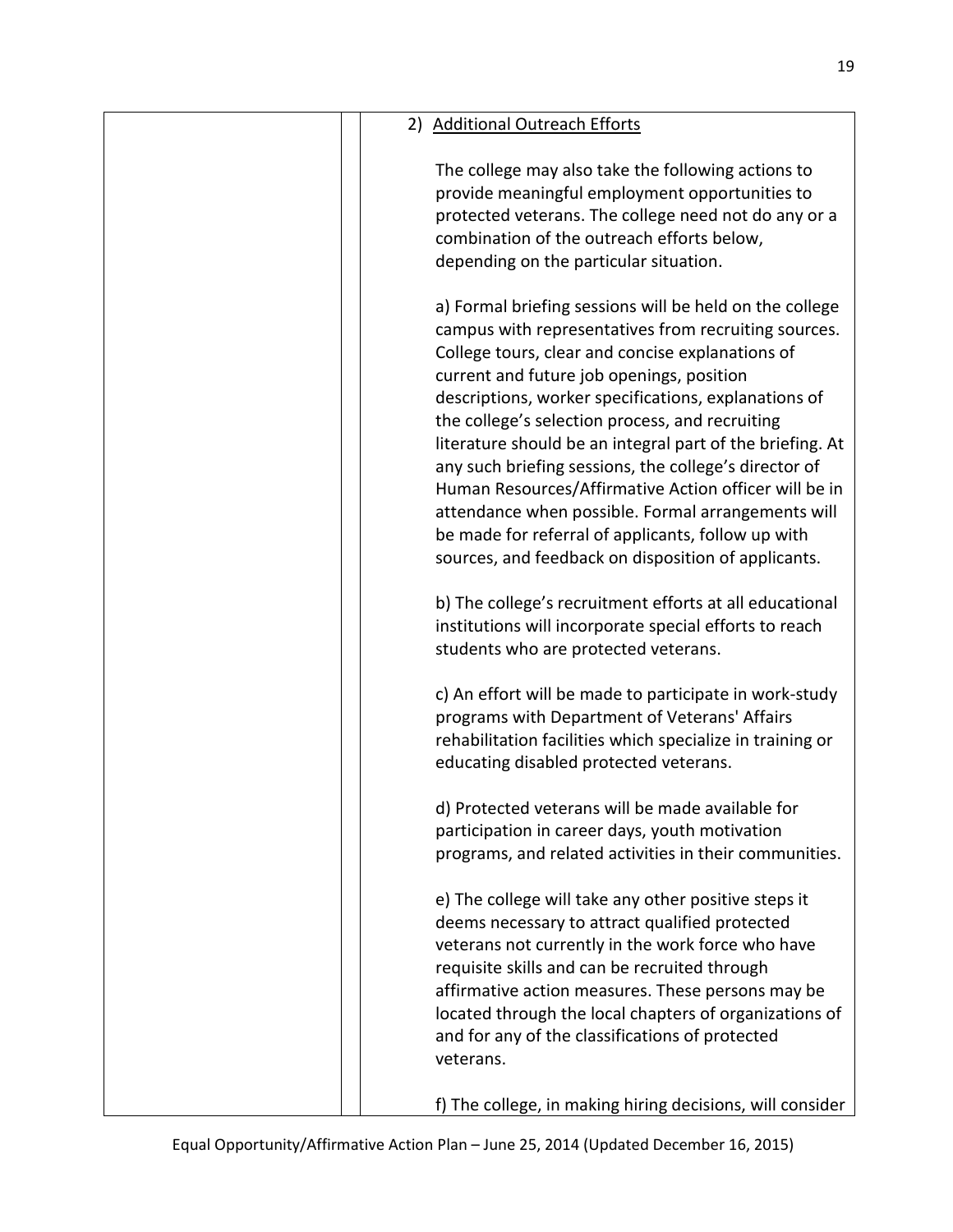|    | applicants who are known protected veterans for all<br>available positions for which they may be qualified<br>when the position(s) applied for is unavailable.                                                                                                                                                                                                                                                                                                                                                                                                          |
|----|-------------------------------------------------------------------------------------------------------------------------------------------------------------------------------------------------------------------------------------------------------------------------------------------------------------------------------------------------------------------------------------------------------------------------------------------------------------------------------------------------------------------------------------------------------------------------|
|    | g) The college will consider listing its job openings<br>with the National Resource Directory's Veterans Job<br>Bank, or any future service that replaces or<br>complements it.                                                                                                                                                                                                                                                                                                                                                                                         |
| D. | <b>Informal Recruitment</b>                                                                                                                                                                                                                                                                                                                                                                                                                                                                                                                                             |
|    | All applicants who are contacted through informal means<br>shall be required to file applications with the college<br>Human Resources Department and limit themselves to<br>established procedures for screening and evaluation.<br>Persons who are not part of the informal and social<br>communication ties of the college shall have equal<br>opportunities for consideration in employment. Any<br>applicant or current employee who attempts to influence<br>selection without using established hiring processes<br>commits a serious breach of hiring practices. |
| Ε. | Job Announcements                                                                                                                                                                                                                                                                                                                                                                                                                                                                                                                                                       |
|    | Job announcements shall be distributed to the<br>appropriate and diverse geographical areas and agencies<br>and shall be worded as clearly and specifically as<br>possible, with particular attention given to the essential<br>job functions and qualifications of the jobs. To increase<br>recruitment opportunities, the college may elect to<br>accept "equivalent combination of education and<br>experience" in lieu of educational credentials where<br>possible.                                                                                                |
| F. | <b>Internal Posting of Position Openings</b>                                                                                                                                                                                                                                                                                                                                                                                                                                                                                                                            |
|    | Open positions will be posted on the college's internal<br>website. All applicants who respond to internal job<br>announcements shall be evaluated according to the same<br>procedures and criteria used with off-campus applicants.<br>This practice is intended to provide information to<br>college employees and to encourage lateral or upward<br>mobility.                                                                                                                                                                                                        |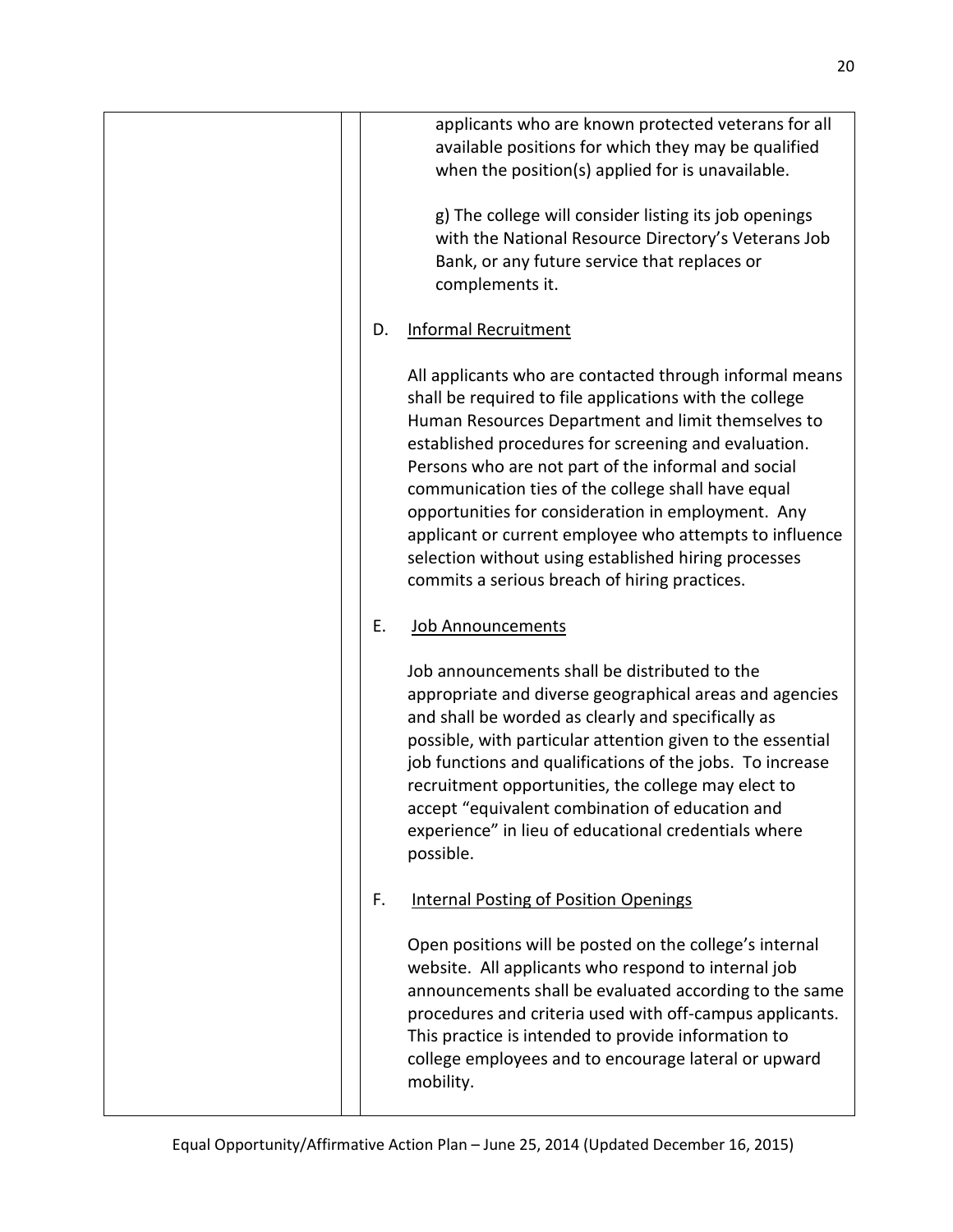| <b>Employment Application Deadlines</b><br>G.                                                                                                                                                                                                                                                                                                                                                                                                                                                                                                                                                                                                                                                                                                                                        |
|--------------------------------------------------------------------------------------------------------------------------------------------------------------------------------------------------------------------------------------------------------------------------------------------------------------------------------------------------------------------------------------------------------------------------------------------------------------------------------------------------------------------------------------------------------------------------------------------------------------------------------------------------------------------------------------------------------------------------------------------------------------------------------------|
| The college Human Resources Department shall keep all<br>vacant positions open until effective contact has been<br>established with agencies and organizations which can<br>refer or recruit members from protected classes. In<br>general, these contacts will be made routinely prior to<br>the established closing date for a vacancy; if applications<br>from protected classes are not received, however, the<br>director of Human Resources/Affirmative Action officer<br>shall follow up to ensure that effective recruitment has<br>occurred.                                                                                                                                                                                                                                |
| Η.<br><b>Screening and Evaluation</b>                                                                                                                                                                                                                                                                                                                                                                                                                                                                                                                                                                                                                                                                                                                                                |
| Applicants for employment at the college may be<br>required to take competitive tests to determine skill<br>levels; such tests shall be nondiscriminatory and related<br>solely to knowledge, qualifications, and skills required for<br>the specific position being applied for. Similarly,<br>applicant interviews shall be limited in content to factors<br>relevant to a specific position and shall not include<br>questions about personal history, political or religious<br>views, or family and health problems unrelated to job<br>performance. Negative information, such as various<br>types of background checks, about an applicant may be<br>used for screening purposes when there is a business<br>necessity due to the sensitive nature of the job<br>performance. |
| <b>Notification of Employment Action</b><br>۱.                                                                                                                                                                                                                                                                                                                                                                                                                                                                                                                                                                                                                                                                                                                                       |
| All employment decisions are subject to review by the<br>director of Human Resources/Affirmative Action officer<br>for adherence to the goals and procedures of the<br>college's Equal Opportunity/Affirmative Action program.<br>Applicants who have not been selected shall be notified<br>of their status as soon as possible.                                                                                                                                                                                                                                                                                                                                                                                                                                                    |
| <b>Equal Pay</b><br>J.                                                                                                                                                                                                                                                                                                                                                                                                                                                                                                                                                                                                                                                                                                                                                               |
| Men and women performing work under similar working<br>conditions shall receive the same pay if their jobs require<br>equal skill, equal effort, and equal responsibility. "Equal"                                                                                                                                                                                                                                                                                                                                                                                                                                                                                                                                                                                                   |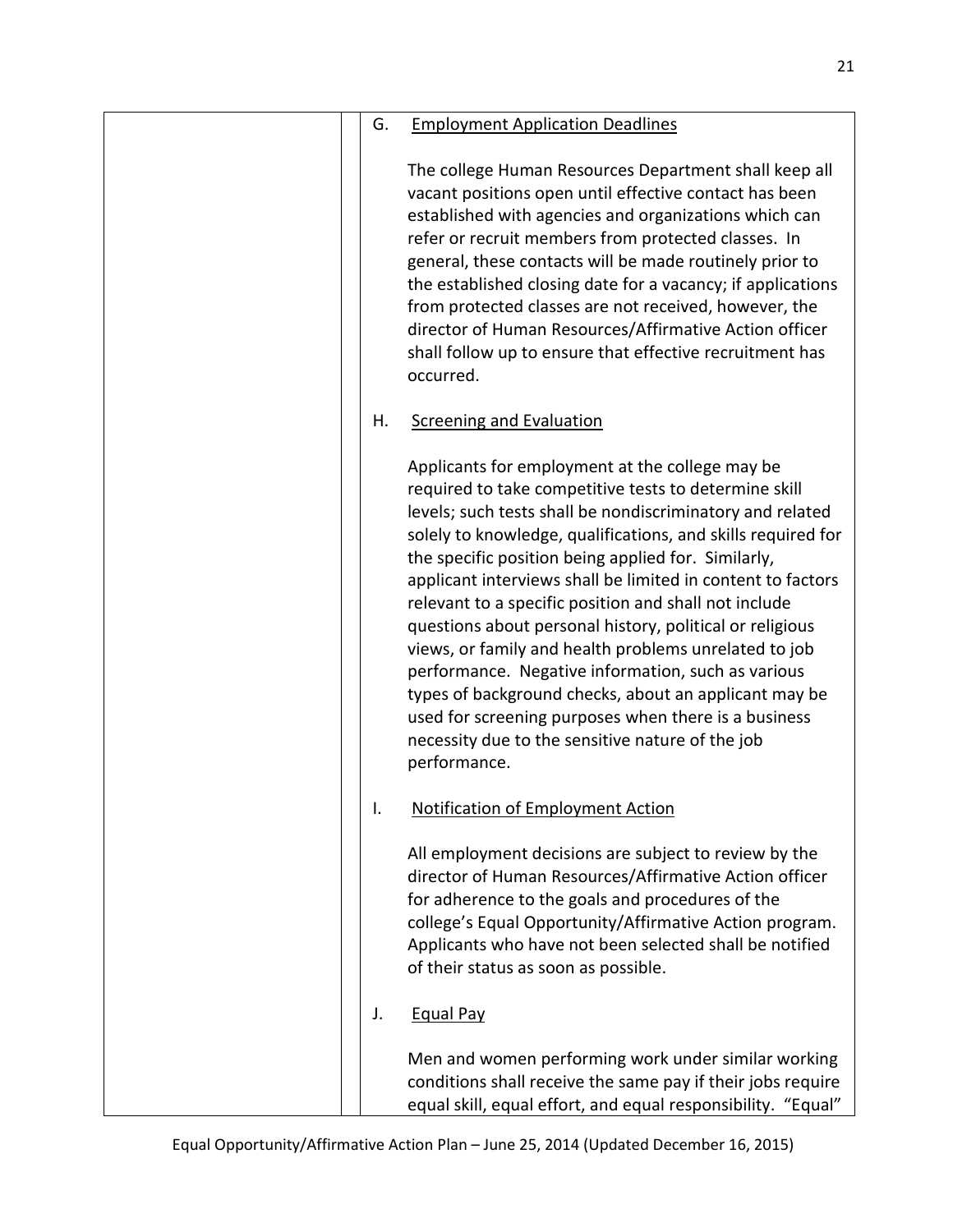|                                                                                                        | in this context does not mean identical, but jobs which<br>are compared shall involve the same primary job<br>functions and require substantially equal experience,<br>training, education, ability, and physical or mental<br>exertion.                                                                                                                                                                                                                                                                                                                                                                                                                                                                                                                                                                                                                                                                                                                      |
|--------------------------------------------------------------------------------------------------------|---------------------------------------------------------------------------------------------------------------------------------------------------------------------------------------------------------------------------------------------------------------------------------------------------------------------------------------------------------------------------------------------------------------------------------------------------------------------------------------------------------------------------------------------------------------------------------------------------------------------------------------------------------------------------------------------------------------------------------------------------------------------------------------------------------------------------------------------------------------------------------------------------------------------------------------------------------------|
| <b>EQUAL EMPLOYMENT</b><br>OPPORTUNITY/AFFIRMATIVE<br><b>ACTION INFORMATION AND</b><br><b>TRAINING</b> | The director of Human Resources/Affirmative Action officer<br>(or his/her designee) will inform and train employees and<br>students on the general topic of Equal<br>Opportunity/Affirmative Action. The following topics may be<br>included:                                                                                                                                                                                                                                                                                                                                                                                                                                                                                                                                                                                                                                                                                                                 |
|                                                                                                        | A. Legal rulings affecting employees and students at the<br>college.                                                                                                                                                                                                                                                                                                                                                                                                                                                                                                                                                                                                                                                                                                                                                                                                                                                                                          |
|                                                                                                        | B. Proper Equal Opportunity/Affirmative Action and<br>personnel practices.                                                                                                                                                                                                                                                                                                                                                                                                                                                                                                                                                                                                                                                                                                                                                                                                                                                                                    |
|                                                                                                        | C. Changes and updates on the Equal<br>Opportunity/Affirmative Action program.                                                                                                                                                                                                                                                                                                                                                                                                                                                                                                                                                                                                                                                                                                                                                                                                                                                                                |
|                                                                                                        | D. Attitudinal barriers which hinder Equal<br>Opportunity/Affirmative Action.                                                                                                                                                                                                                                                                                                                                                                                                                                                                                                                                                                                                                                                                                                                                                                                                                                                                                 |
|                                                                                                        | E. Strategies to target discriminatory problem areas.                                                                                                                                                                                                                                                                                                                                                                                                                                                                                                                                                                                                                                                                                                                                                                                                                                                                                                         |
| POLICIES FOR EQUAL<br><b>EDUCATIONAL</b>                                                               | VII.<br>SPECIFIC EDUCATIONAL POLICIES AND PROCEDURES                                                                                                                                                                                                                                                                                                                                                                                                                                                                                                                                                                                                                                                                                                                                                                                                                                                                                                          |
| <b>OPPORTUNITY</b>                                                                                     | The requirements of Title VI of the Civil Rights Act of<br>1964, Title IX of the Higher Education Amendments of<br>1972, Section 504 of the Rehabilitation Act of 1973, Title<br>II of the Vocational Education Amendments, the<br>Americans with Disabilities Act of 1990, and amendment<br>of 2008, the Higher Education Opportunity Act of 2009<br>and Oregon civil rights law (ORS 659 and 659A), mandate<br>the elimination of discrimination or harassment based on<br>race, color, religion, sex, national origin, ethnic origin,<br>citizenship status, sexual orientation, gender identity,<br>marital status, age, disability, family relationships,<br>pregnancy and related conditions, protected veteran's<br>status, smoking (on college campus), whistle blower,<br>victim of domestic violence and genetic information. The<br>following policies follow directly from the above<br>regulations and cover important educational activities of |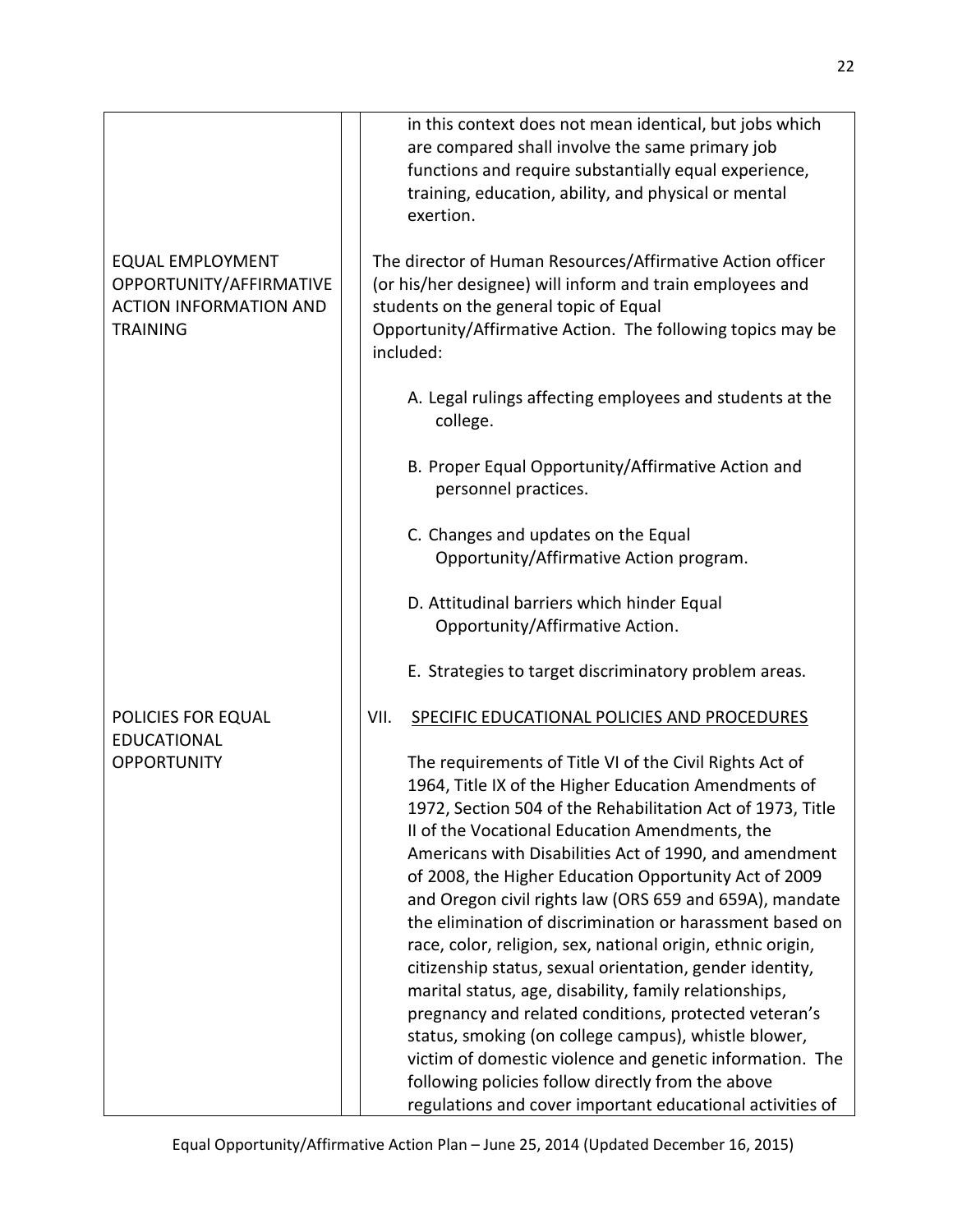|    | the college.                                                                                                                                                                                                                                                                                                                                                                                                                                                                                                                                                                |
|----|-----------------------------------------------------------------------------------------------------------------------------------------------------------------------------------------------------------------------------------------------------------------------------------------------------------------------------------------------------------------------------------------------------------------------------------------------------------------------------------------------------------------------------------------------------------------------------|
|    | A. Curricular Choice                                                                                                                                                                                                                                                                                                                                                                                                                                                                                                                                                        |
|    | Some occupations and community college programs have<br>been traditionally dominated by one sex or the other or<br>other protected classes. At Chemeketa Community<br>College, however, the choice belongs to each student.<br>The college shall not inhibit any student from choosing a<br>curricular option (except on the grounds of limited<br>enrollment, facilities, staff, or entrance requirements<br>associated with a specific program). The college will also<br>provide reasonable accommodations for disabled<br>students through college Disability Services. |
|    | B. Admissions                                                                                                                                                                                                                                                                                                                                                                                                                                                                                                                                                               |
|    | The admissions policy of the college shall not contain any<br>qualifications, limitations or quotas based on unlawful<br>discrimination of race, color, sex, marital status, religion,<br>national origin, age, sexual orientation, disability or<br>protected veteran status.                                                                                                                                                                                                                                                                                              |
|    | Applications for admission and publications describing<br>admission requirements shall contain identical references<br>to men and women in describing marital, parental, or<br>family status. No preadmission information on<br>pregnancy or childbirth will be used to determine<br>eligibility for admission. Advising specialists involved in<br>advising prospective students should themselves be<br>representatives of protected classes that are traditionally<br>under-represented in programs at the college.                                                      |
| C. | <b>Publications and Curricular Materials</b>                                                                                                                                                                                                                                                                                                                                                                                                                                                                                                                                |
|    | Student handbooks, admission policies, college catalogs,<br>and other publications that describe services offered by<br>the college shall avoid any statement or inference that<br>limits these services on the basis of protected class<br>status. Curricular materials which present negative or<br>traditional stereotypes of women, minorities, the<br>disabled, older persons, or other protected classes should<br>be brought to the attention of the director of Human<br>Resources/Affirmative Action officer. When stereotyped                                     |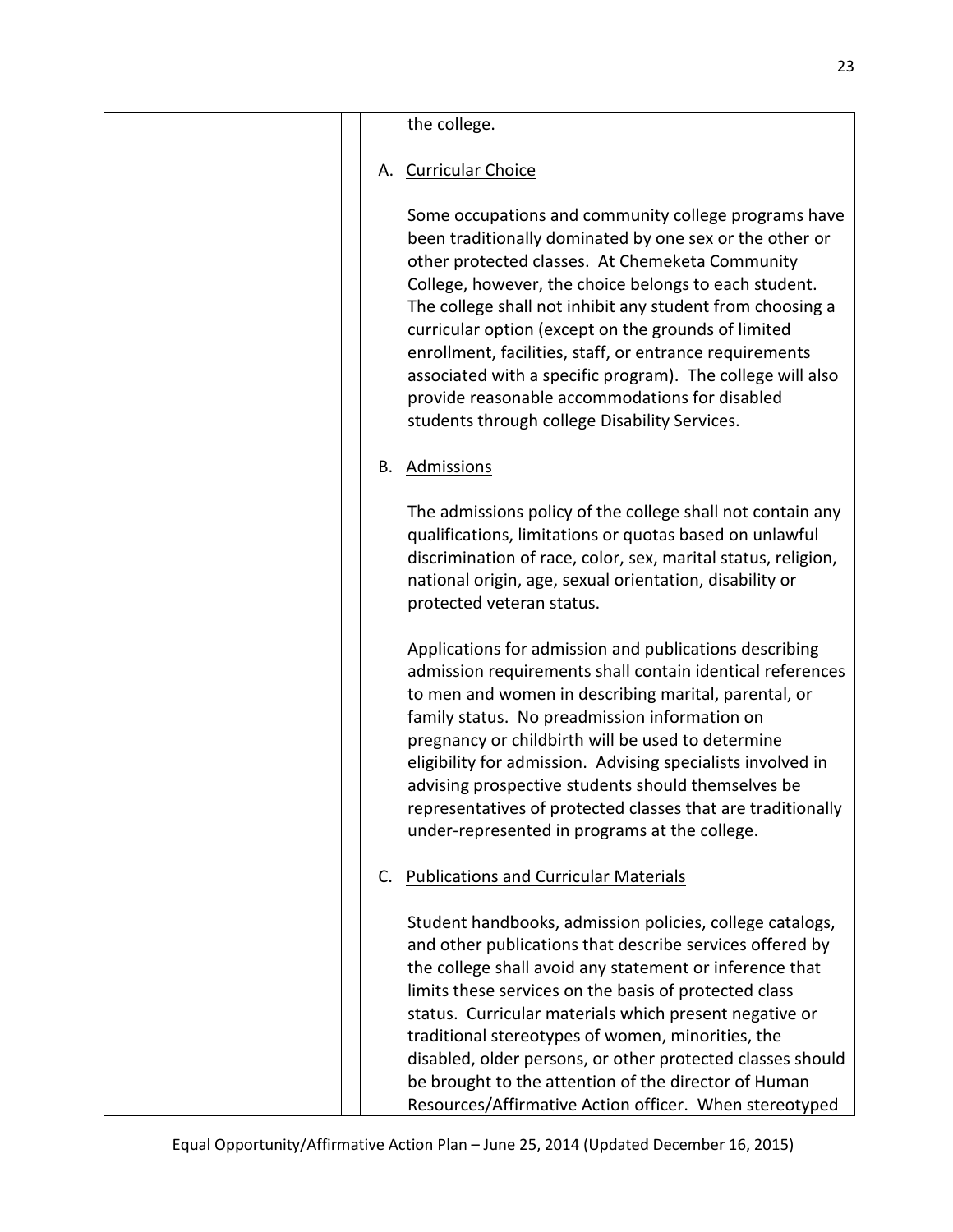| materials are identified, the Campus President-Yamhill<br>Valley/Chief Academic Officer shall develop a plan for<br>removal and supplementation of materials with positive<br>role models, and eventual substitution of<br>nondiscriminatory curricular material.                                                                                                                                                                                                                                                                                                                                                                                                                                                                                                                                                                                                                                                                      |
|----------------------------------------------------------------------------------------------------------------------------------------------------------------------------------------------------------------------------------------------------------------------------------------------------------------------------------------------------------------------------------------------------------------------------------------------------------------------------------------------------------------------------------------------------------------------------------------------------------------------------------------------------------------------------------------------------------------------------------------------------------------------------------------------------------------------------------------------------------------------------------------------------------------------------------------|
| D. Athletics                                                                                                                                                                                                                                                                                                                                                                                                                                                                                                                                                                                                                                                                                                                                                                                                                                                                                                                           |
| Chemeketa Community College prohibits discrimination<br>in the operation of any interscholastic, intercollegiate<br>club, or intramural athletic program offered by the<br>school. If athletic scholarships are offered by the college,<br>Equal Opportunity/Affirmative Action procedures will be<br>specified in detail, in accordance with Title IX guidelines.                                                                                                                                                                                                                                                                                                                                                                                                                                                                                                                                                                     |
| Enrollment<br>Е.                                                                                                                                                                                                                                                                                                                                                                                                                                                                                                                                                                                                                                                                                                                                                                                                                                                                                                                       |
| The college will monitor the proportion of protected class<br>students enrolled. If protected class students are not<br>enrolling in proportion to their numbers in the general<br>population, recruitment efforts will be encouraged.<br>Departments and programs which traditionally serve a<br>single sex will establish a minimum goal of twenty five<br>percent (25%) enrollments of the opposite sex, as is<br>required by Title II of the Vocational Education<br>Amendments of 1972. Goals should not be interpreted<br>as quotas but rather as benchmarks against which the<br>college shall measure its progress in providing equal<br>educational opportunity. The director of Human<br>Resources/Affirmative Action officer and the Campus<br>President, Yamhill Valley/Chief Academic Officer will<br>monitor enrollments, develop procedures, and set<br>realistic timetables for the attainment of enrollment<br>goals. |
| <b>Student Organizations</b><br>F.                                                                                                                                                                                                                                                                                                                                                                                                                                                                                                                                                                                                                                                                                                                                                                                                                                                                                                     |
| The executive dean of Student Development and<br>Learning Resources will require the following information<br>from all officially recognized student organization: (1)<br>requirements for membership; and (2) reasons which<br>account for single-group utilization (when this occurs)<br>and a description of procedures used to open<br>membership to other groups. If the executive dean of                                                                                                                                                                                                                                                                                                                                                                                                                                                                                                                                        |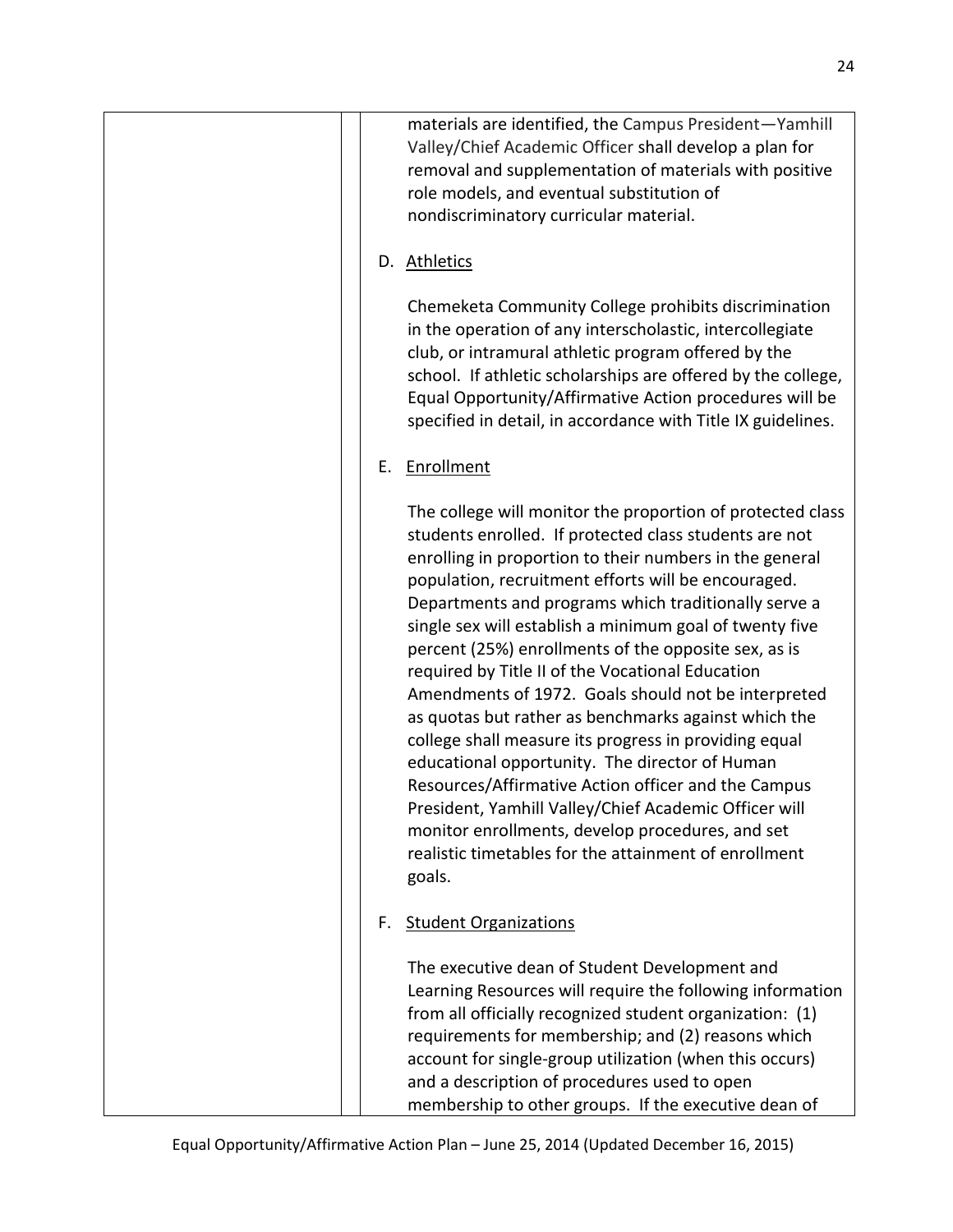|                                                                  | Student Development and Learning Resources or the<br>director of Human Resources/Affirmative Action officer<br>identifies any organization which discriminates, the<br>college will withdraw its official recognition of the<br>student organization.                                                                                                                                                                                                                      |
|------------------------------------------------------------------|----------------------------------------------------------------------------------------------------------------------------------------------------------------------------------------------------------------------------------------------------------------------------------------------------------------------------------------------------------------------------------------------------------------------------------------------------------------------------|
|                                                                  | G. Student Financial Aid                                                                                                                                                                                                                                                                                                                                                                                                                                                   |
|                                                                  | Financial aid awards are administered by the Financial<br>Aid office of the college. In order to assure the<br>application of neutral criteria to the distribution of<br>financial aid, the dean of Financial Aid will submit an<br>annual report indicating the distribution of financial aid<br>to protected class students.                                                                                                                                             |
|                                                                  | H. Work-Related Experiences                                                                                                                                                                                                                                                                                                                                                                                                                                                |
|                                                                  | The Career Center should use nondiscriminatory<br>procedures in the selection of students for part-time<br>employment. This office will assure that no off-campus<br>employer using the college's employment service<br>discriminates against any qualified student. The<br>CWE/Placement Office will notify all employer<br>organizations or companies of the college's policy of<br>nondiscrimination and only place students with<br>employers who do not discriminate. |
| PROCEDURES FOR EQUAL<br><b>EDUCATIONAL</b><br><b>OPPORTUNITY</b> | <b>EQUAL OPPORTUNITY/AFFIRMATIVE ACTION</b><br>VIII.<br><b>COMPLAINT PROCEDURES</b>                                                                                                                                                                                                                                                                                                                                                                                        |
|                                                                  | Separate Equal Opportunity/Affirmative Action<br>А.<br><b>Procedures</b>                                                                                                                                                                                                                                                                                                                                                                                                   |
|                                                                  | The procedures described in this plan shall be used for<br>complaints related to the college's Equal<br>Opportunity/Affirmative Action policies, including all the<br>federal/state laws listed in the ASSURANCE STATEMENT,<br>set forth on page 26 of this plan. The designated person<br>at the college for overseeing these complaint<br>procedures is director of Human Resources/Affirmative<br>Action officer.                                                       |
|                                                                  | It shall not be used for contract grievances or personnel<br>matters which do not involve charges of discrimination.                                                                                                                                                                                                                                                                                                                                                       |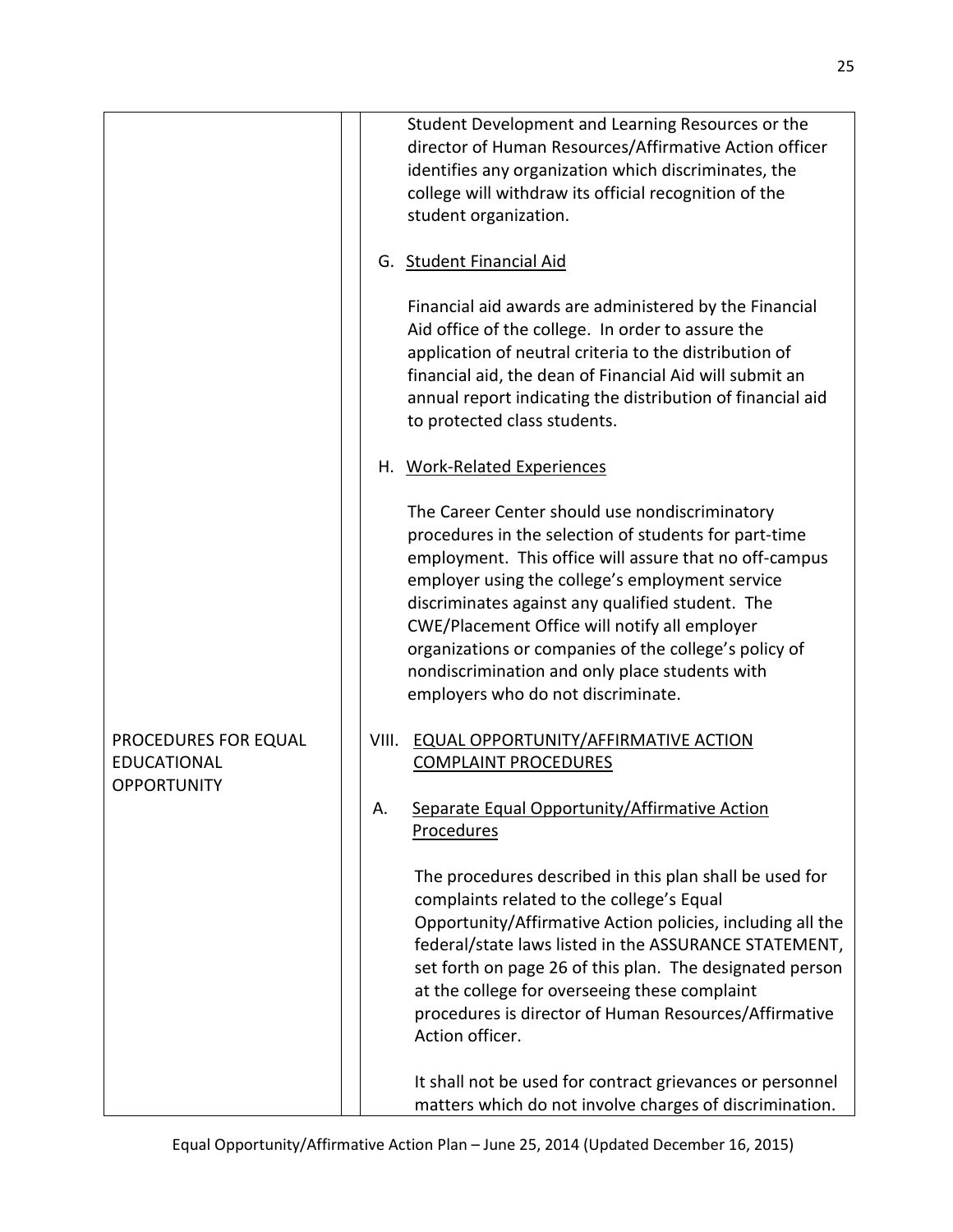|                                                                     | Applicants will be informed of the existence of<br>complaint procedures and the person to contact for<br>Equal Opportunity/Affirmative Action complaints.<br><b>Orderly and Timely Process</b><br>В.<br>The intent of the procedure described below is to<br>provide an orderly and timely resolution of<br>discrimination complaints and to provide a full<br>opportunity for internal consideration of problems and<br>potential remedies. None of the time limits or<br>procedures outlined in this plan should be used to<br>deprive a complainant of a fair appeal. Individuals have<br>the option of using internal complaint procedures or<br>filing directly with the Office for Equal Opportunity and<br>Civil Rights.                       |
|---------------------------------------------------------------------|-------------------------------------------------------------------------------------------------------------------------------------------------------------------------------------------------------------------------------------------------------------------------------------------------------------------------------------------------------------------------------------------------------------------------------------------------------------------------------------------------------------------------------------------------------------------------------------------------------------------------------------------------------------------------------------------------------------------------------------------------------|
| <b>COMPLAINT PROCEDURES</b><br>FOR EMPLOYEES AND<br><b>STUDENTS</b> | C.<br><b>Complaint Process</b><br>Initial responsibility for resolving complaints may rest with<br>the complainant and the parties specified in his/her<br>complaint. Failing to reach an agreement at this level, the<br>shall<br>the<br>director<br>complainant<br>contact<br>of<br>Human<br>Resources/Affirmative Action officer, or their designee, who<br>will attempt to resolve the issue with the parties involved.<br>Confidentiality shall be maintained to the extent possible on a<br>strictly "need to know" basis.                                                                                                                                                                                                                      |
|                                                                     | 1) Informal Complaint Procedure<br>The informal investigation/resolution process at this point<br>may include: informal discussions with the complainant, the<br>parties specified in the complaint, other individuals with<br>knowledge or information regarding the complaint or<br>actions of the parties specified, or an informal meeting with<br>the complainant and the parties specified to jointly resolve<br>the complaint and/or determine a course of action to<br>eliminate the alleged discrimination.<br><b>Formal Complaint Procedure</b><br>2)<br>Failing resolution through this informal process, a written<br>complaint shall be forwarded to the director of Human<br>Resources/Affirmative Action officer, who will investigate |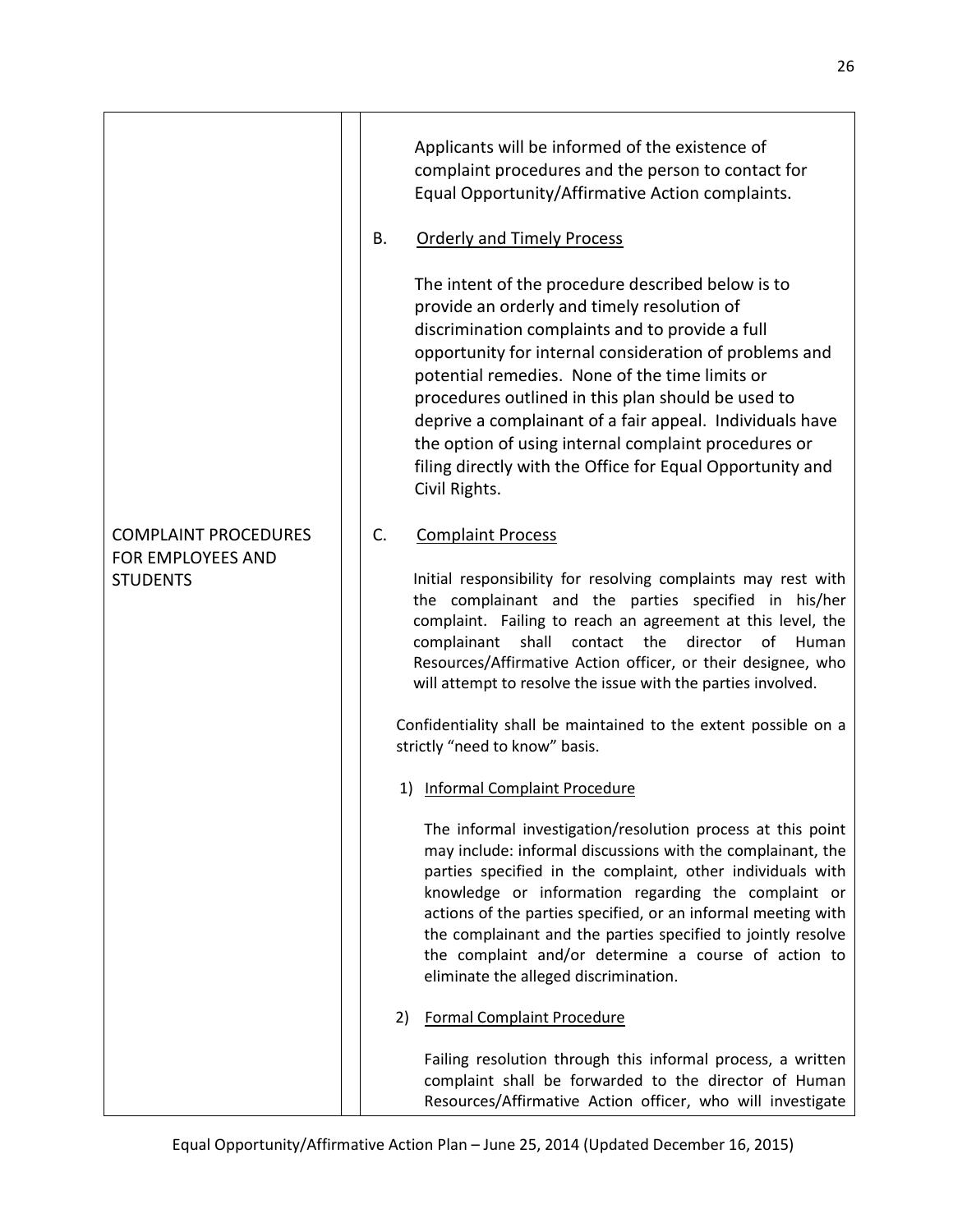|                                                       | the matter and meet with the complainant and make a<br>formal<br>written<br>recommendation<br>college<br>the<br>to<br>president/chief executive officer.<br>The president/chief<br>executive officer shall have the ultimate authority to resolve<br>the complaint.                                                                                                                                                                                                                                                                                                                                                                                                                                                                                                                                                                                                                                                                                                                                                                                                                           |
|-------------------------------------------------------|-----------------------------------------------------------------------------------------------------------------------------------------------------------------------------------------------------------------------------------------------------------------------------------------------------------------------------------------------------------------------------------------------------------------------------------------------------------------------------------------------------------------------------------------------------------------------------------------------------------------------------------------------------------------------------------------------------------------------------------------------------------------------------------------------------------------------------------------------------------------------------------------------------------------------------------------------------------------------------------------------------------------------------------------------------------------------------------------------|
|                                                       | <b>External Complaint Process</b><br>3)                                                                                                                                                                                                                                                                                                                                                                                                                                                                                                                                                                                                                                                                                                                                                                                                                                                                                                                                                                                                                                                       |
|                                                       | Pursuant to OAR 589-010-0100, a student may appeal the<br>college's final decision related to a discrimination complaint<br>to the Interim Executive Director of the Department of<br>Community Colleges and Workforce Development.<br>A<br>student may also file a complaint with the federal Office of<br>Civil Rights.                                                                                                                                                                                                                                                                                                                                                                                                                                                                                                                                                                                                                                                                                                                                                                     |
|                                                       | Employees may file discrimination complaints with the state<br>Bureau of Labor and Industries or the federal Equal<br><b>Employment Opportunity Commission.</b>                                                                                                                                                                                                                                                                                                                                                                                                                                                                                                                                                                                                                                                                                                                                                                                                                                                                                                                               |
| <b>MODIFICATION IN POLICY</b><br><b>AND PROCEDURE</b> | <b>MONITORING AND REPORTING PROCEDURES</b><br>IX.                                                                                                                                                                                                                                                                                                                                                                                                                                                                                                                                                                                                                                                                                                                                                                                                                                                                                                                                                                                                                                             |
|                                                       | If policies, procedures or practices cause the college to be in<br>violation of the laws or regulations affecting Equal<br>Opportunity/Affirmative Action, the college will immediately<br>cease to carry out such policies, procedures or practices and or<br>take necessary remedial steps to eliminate the effects of any<br>discrimination.                                                                                                                                                                                                                                                                                                                                                                                                                                                                                                                                                                                                                                                                                                                                               |
| <b>COMPLIANCE FILE</b>                                | The director of Human Resources/Affirmative Action officer, or<br>designee, shall maintain the Equal Opportunity/Affirmative<br>Action file which may include the following information: (1)<br>reports and annual updates submitted for self-evaluation; (2)<br>memoranda which delineates required activities and<br>procedures or specify the format and required timing of<br>required reports; (3) records of official actions taken to modify<br>policies or procedures that might have a discriminatory effect;<br>(4) descriptions (including minutes of meetings) of all efforts<br>made to provide assistance to employees in the<br>implementation of the Equal Opportunity/Affirmative Action<br>plan; records of Equal Opportunity/Affirmative Action<br>complaints; and (5) assurance forms and other<br>correspondence filed with the Office for Civil Rights and State<br>Department of Education. The director of Human Resources/<br>Affirmative Action officer will provide assistance, direction and<br>specifications (including timetables) for all reports required of |